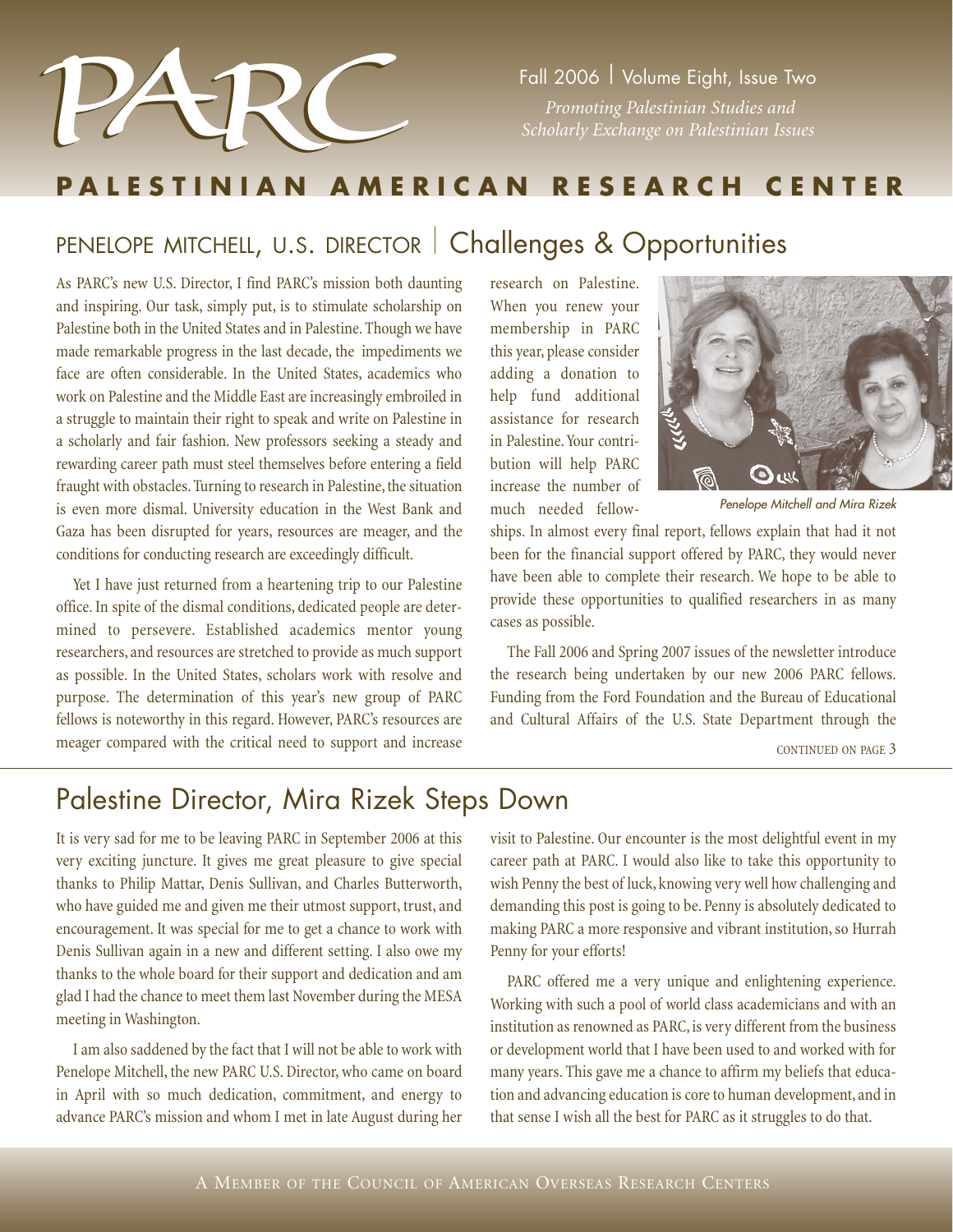### In Memoriam: Deborah J. "Misty" Gerner

*Misty Gerner was a mainstay of PARC from its inception. She served the organization in many capacities, most recently as a member of the Board, and is especially remembered by her PARC friends and colleagues for her positive, "can do" approach to all tasks. Misty's dedication to Palestine and to all things having to do with improving the condition of the Palestinian people is legend. Her courage in the face of her illness and her constant focus on the task at hand, rather than on her own personal condition, were an inspiration to all who had the joy and privilege of working with her. We can only hope to have learned from her courage and dedication. For a fuller account of Misty's life, we share here, with permission, the reminiscences of her good friend, Gwenn Okruhlik.*

Misty Gerner, an inspiration to so many of us, died in the tranquility of her home in Vinland, Kansas on June 19, 2006 after a lengthy struggle with cancer. Misty was a scholar, activist and peacemaker, exemplifying always both reason and passion. She "let her life speak," to paraphrase a fellow Quaker, living her values each day in what can only be described as a coherent, internally consistent life.

Misty was a political scientist by training. Her research focused on Palestinian nationalism, conflict resolution, mediation, human rights, gender and democratization. Her books include *One Land, Two Peoples: The Conflict Over Palestine*(1994) and *Understanding the Contemporary Middle East* (2000), and she was part of the Quaker Working Party that produced *When the Rain Returns: Justice and Reconciliation in Palestine and Israel* (2004).

Always seeking cross-fertilization, Misty was well-versed in international relations and comparative politics, qualitative and quantitative methodologies. Together with her husband Phil Schrodt, she developed the Kansas Event Data Set project, in which they coded years of event data concerning the conflict between Israel and its Arab neighbors. She was active in both disciplinary and regional networks. Thomas Volgy calls Misty "the bright, beautiful jewel in the crown" of the International Studies Association, which he directs. She was also committed to the work of the Middle East Studies Association, the Palestinian American Research Center and several human rights foundations. At the time of her death, Misty was involved in a collaborative project funded by the National Science Foundation about the nexus of dissent and repression.

Misty earned her doctorate at Northwestern University, taught at the University of Iowa and Hamilton College, the American University in Cairo and, since 1988, at the University of Kansas. She was the recipient of many awards for teaching and research. The chancellor of the University of Kansas remembers her as "an extraordinary scholar and teacher who embodied a deep passion for her field of study and equally strong ability to engage and inspire her students. [She had an] ability to present complex topics objectively and with distinctive clarity." Her real love, though, was her time in Ramallah at Birzeit University. She and Phil returned for the last time this past winter. Misty's face would light up when she spoke of Ramallah, reflecting the depth of friendships forged there.

Misty was always crystal-clear about her cancer. She did not want friends and colleagues to dance around it or deny its existence. Nor did she tolerate doomsday scenarios and hand-wringing sadness. She chose to deal with cancer in the same way she lived her life: head on. Says her former student and friend Julia Pitner: "Misty truly loved life and lived it to the fullest until the very end." Misty's long-time signature on all her correspondence was simply: "Carpe diem." That is what she would want us all to remember and embrace.

Misty had an uncanny ability to step outside her own world. "She strove always to be scrupulously fair and to understand the point of view of people with whose actions she disagreed," recalls journalist Helena Cobban. No matter how traumatic and painful her **<sup>2</sup>**

CONTINUED ON PAGE 3

# **2006 PARC<br>Board of Directors**

. . . . . . .

#### Officers:

Philip Mattar, *President* Ellen Fleischmann, *Secretary* Charles Butterworth, *Treasurer*

#### Members:

Laurie Brand Najwa al-Qattan Dina R. Khoury Ann Lesch Jennifer Olmsted Don Peretz Charles D. Smith Michael W. Suleiman

#### Palestine Advisory Committee:

Ibrahim Dakkak, Chair Hiba Husseini Bashar Masri Mouin Rabbani Hadeel Rizq Qazzaz Nadim Rouhana Jacqueline Sfeir Raji Sourani

#### U.S. Office:

Penelope Mitchell, U.S. Director 6520 E. Halbert Rd. Bethesda, MD 20817-5414 **Phone** 301-229-4606 **E-mail:** us.parc@gmail.com

Palestine Office: Palestine Director Awwad Center, 53 Irsal St., Suite 303 Ramallah, West Bank, Palestine **Tefax:** +972 (0) 2-297-4240 **E-mail:** parcpal@palnet.com

#### **Palestinian American Research Center Newsletter Fall 2006**

#### Editorial Committee:

Donna P. Geisler,*Writer & Editor* Genevra Lee, *Design & Layout* Marlyn Tadros,*Webmaster*

*This newsletter is published twice yearly, spring and fall, by the Palestinian American Research Center. Material for publication in the newsletter may be submitted to the U.S. office. PARC does not guarantee that any materials submitted will be published in its newsletter or in any other publication under its control. Publication by PARC will be determined solely by its officers and directors on a space-available basis.*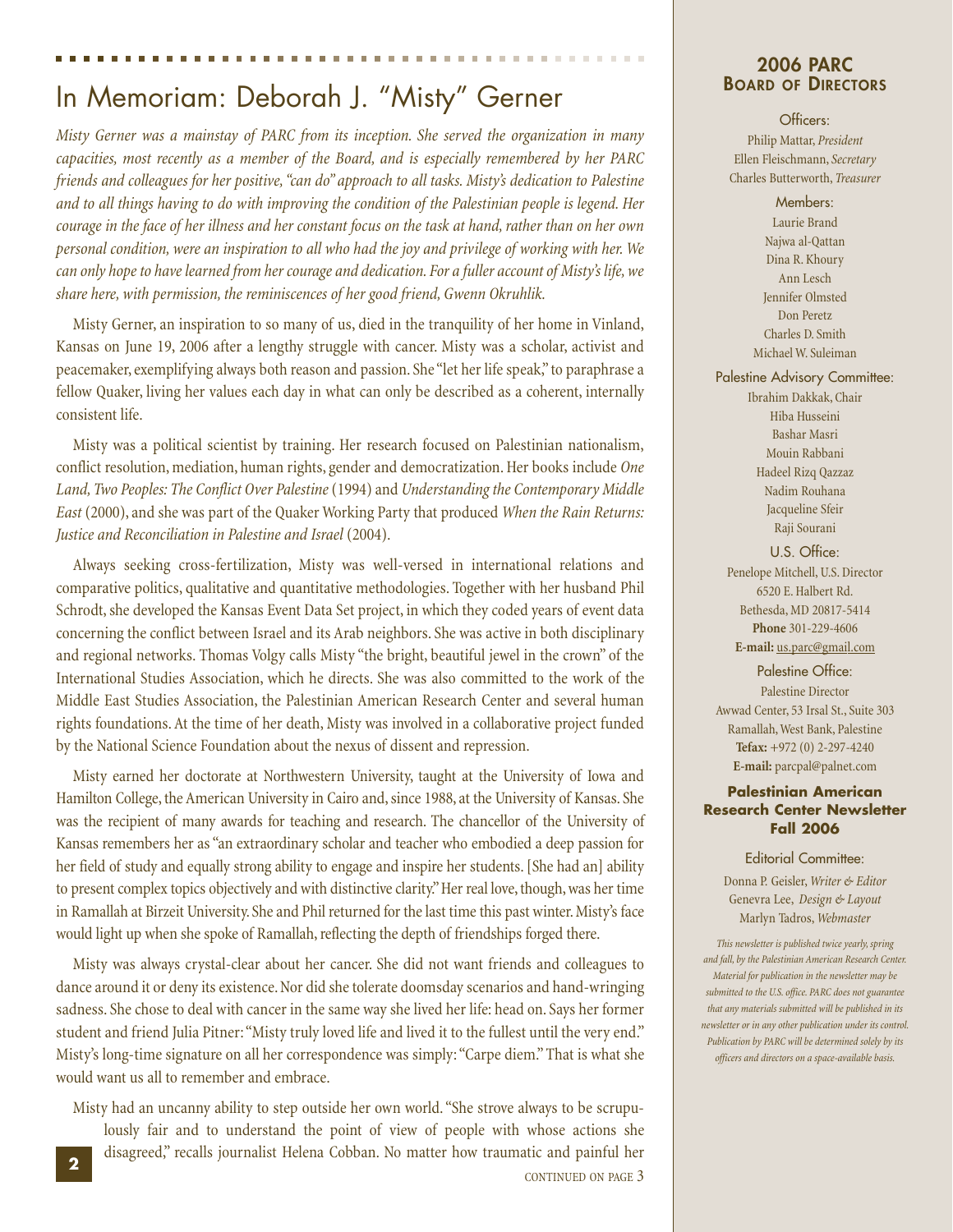#### CHALLENGES & OPPORTUNITIES CONTINUED FROM PAGE 1

Council of American Overseeas Research Centers has provided for nineteen fellowships this year. PARC grants support the work of 10 Palestinians, four of whom are from Gaza, and six from the West Bank, six Americans, and one each from Britain, Israel, and Pakistan. Among these 19 fellows, 10 are women.

PARC is grateful for the continued support from our funders and is especially pleased to be able to offer such strong assistance to Gazan and women researchers. The range of disciplines and topics this year is also noteworthy, with research being conducted on occupational health hazards, health care, water quality, family planning, investment decisions, and solid waste management. Other social science topics include home demolition, the effects of dependence on international aid, and Palestinian intellectual and educational discourse, just to mention a few.

I would like to close by recognizing a number of people who have offered hours of volunteer support to PARC over the last several months. Our earnest proposal review panel in United States gave thoughtful consideration to all proposals submitted for this year's grant competition. Members of PARC's Palestinian advisory committee carefully reviewed a large volume of both initial and

final proposals in Palestine. Hiba Husseini has not only served on the Palestinian Advisory Committee, but has also generously provided office space and support to PARC over the last year, in an effort to help expand our organization in Palestine. The executive committee of the board of directors in Washington, D.C., has offered leadership, guidance, and countless hours attending to details. These officers and board members include Philip Mattar, Charles Butterworth, Dina Khoury, and Don Peretz. Board members Jennifer Olmsted and Ellen Fleischmann have also offered cheerful support for every task that comes their way. Three other colleagues who work with PARC deserve special mention as well. Denis Sullivan, PARC's previous U.S. Director, helped to make the management transition as smooth as possible. Donna Geisler, our newsletter writer and editor, manages all aspects of our newsletter production with dedication, patience, and aplomb. Mira Rizek, our Palestine Director, is moving on to head YWCA activities. In the short time I have worked with Mira, I have come to appreciate and respect her high standards and devotion to her work. PARC is indebted to Mira for her excellent management of our activities in Palestine. I am hopeful that our paths will continue to cross.

#### IN MEMORIAM: DEBORAH J. "MISTY" GERNER CONTINUED FROM PAGE 2

treatment, she focused her energies on the problems of other people – Palestinians, Israelis, friends, human rights activists, colleagues. She had a seemingly endless reservoir of kindness and generosity.

In addition, she had a capacity to forge creative networks, to see old problems in new ways, to distill political rhetoric to its essence, and to talk about social and political struggles in a way that resonated with intellectuals and broad community groups alike. She could challenge deeply held stereotypes in a fruitful and nonthreatening way, project peace during war, calmness during struggle and enlightenment during pain.

Misty shared an amazing relationship with Phil, also a political scientist at the University of Kansas. They collaborated on many research projects. Their marriage was intellectually vibrant, spiritually grounded and genuinely happy. I have never seen a love so deep, a commitment so unquestioned. I thank Phil for his devotion and love, for the way he took care of Misty during hard times. Phil was her partner and the center of her life.

Misty and I met at conferences many times over the years, always searching for new avenues to make a difference.We also spoke often about the challenges of being part of a dual academic couple, about the nature of marriage and about our deeply personal struggles. She gave me and Pat advice very early in our marriage and careers. We have held it dear, for, as usual, she was right. In 2004, when her medical tests were not very encouraging, Misty surprised me at a conference panel – quietly walking into the room just as I began to speak. I am grateful for that gift of love.

Memorials for Misty will be held at the University of Kansas in Lawrence on September 17, at MESA in November and at the ISA in March. She was especially fond of the Ad Mundum Fund, which enables students to study abroad and broaden their horizons. It is located at Earlham College (www.earlham.com), where she earned undergraduate degrees in peace and conflict studies and religion.

Misty quoted her mentor, Ibrahim Abu-Lughod, as telling her often,"It is essential that Palestinians not remain victims; we must become doers." Misty remains a doer through the legacy of her influential work and a dear friend to many people from different walks of life. In this deeply distressing time, her work is more important than ever. Let us all honor Misty by seizing the day.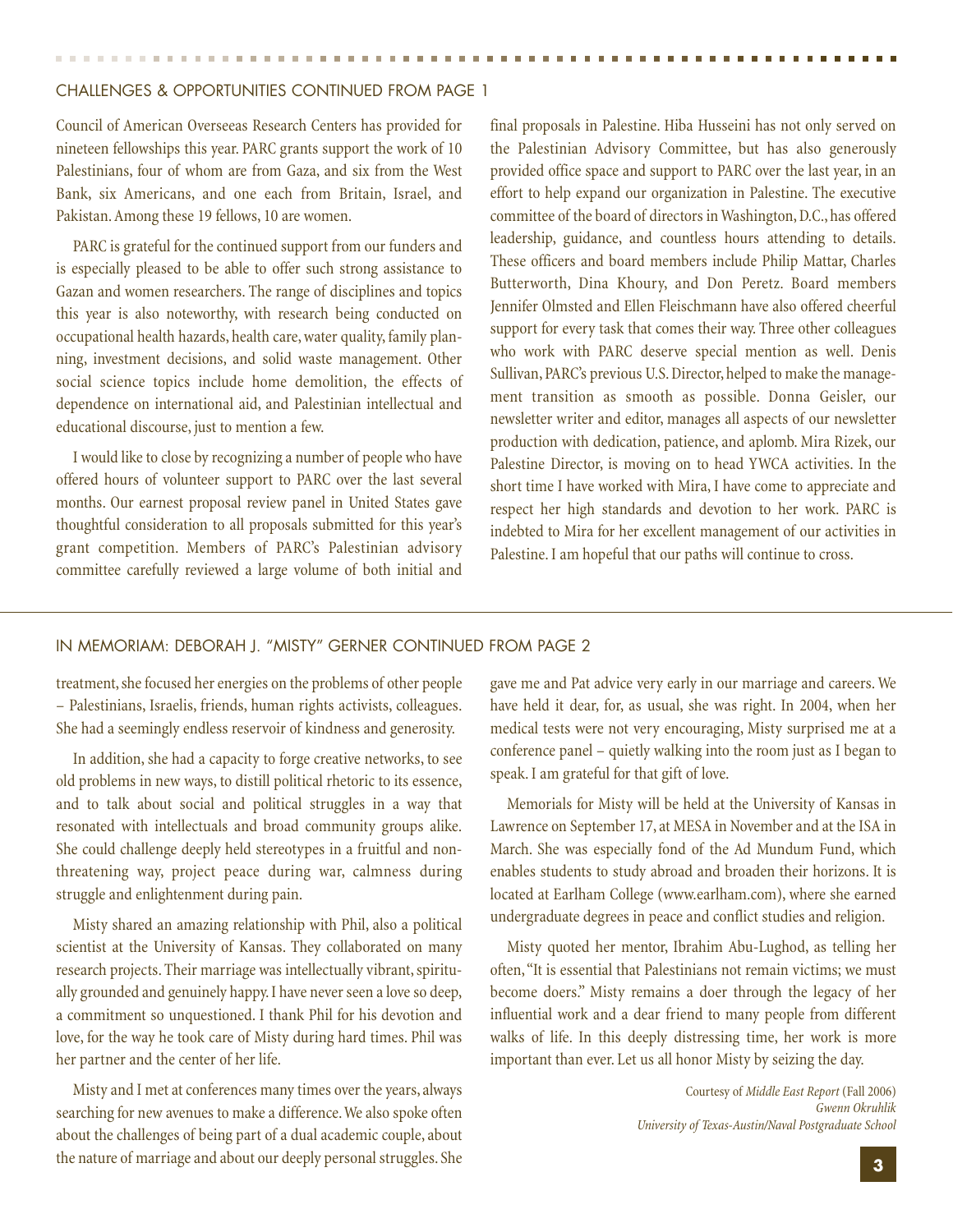### DR. SAMIR KUHAIL | Occupational Health Hazards of Dust Exposure



Silicosis—an incurable lung disease caused by inhaling dust containing silica —is one of the oldest occupational diseases. It continues to kill thousands of people around the globe each year. The condition is irreversible and progressive, despite removal from exposure. Dr. Samir Kuhail proposes to conduct a study of 100 workers in Gaza with greater than normal exposures to silica laden rock dust in order to understand further the nature and extent of this disease. According to Kuhail,"there is no

data or study on the size of the silicosis problem in Gaza." His study, he asserts,"will give an idea about the size of the problem and yield recommendations to legalize safety measures for workers and to raise awareness of the complications of unprotected exposure to dust."

In Gaza, where the population density is among the highest in the world, people are exposed to disease-causing dust particulates suspended in the air through contaminated food and water and by direct contact with the eyes or skin. Gaza is a generally dry region with many sandy roads. Wind blown dust is a key contributor to suspended particulate matter (SPM) pollution in the region. In addition, there are a number of industries that expose workers to even greater concentrations of silica dust. Construction industries and rock quarries are examples of workplaces where people chip, hammer, drill, crush, load, haul, and dump rock, creating high concentrations of silica dust particles. Workers in these and other construction related fields (e.g., stone cutting, tile, and cement workers) "are exposed occupational[ly] to high levels of dust pollution [that increase their] risk of health problems."

The number of people around the world affected by silicosis is significant, with more than 1 million U.S. workers at risk. The disease presents when the lung tissue develops fibrotic nodules and scarring around trapped silica particles. Victims of the disease are also highrisk candidates for tuberculosis. Kuhail's review of existing literature on the disease found that there are levels of silicosis that range from chronic (occurring after 10 or more years exposure to crystalline silica at low concentrations) to accelerated silicosis (developing 5 to 10 years after initial exposure to higher concentrations of crystalline silica) and acute silicosis (occurring within a few weeks to several years after exposure to the highest concentrations of silica dust).

Kuhail reports that in Gaza there are about 1,100 small industrial and commercial businesses that contribute to the "dust industry." These businesses are ranked and classified according to the level of dust pollution they create. The highest level (level C) includes businesses in stone cutting, tile, and cement. Kuhail's research will examine the health impacts of occupational dust exposure in the region, focusing on workers in the stone cutting and tile industry in Gaza city. These two industries, he claims, represent the highest dust exposure levels. His study will include 100 workers with five years or more working in dusty jobs, with a control group of 100 workers performing low dust exposure work.

Kuhail's study will provide new information that may help understand the scope of the silicosis problem and provide guidance in developing safety guidelines for workers in high-risk fields."There is an increasing number of workers in the field of dust industry. Unfortunately, safety and preventive measures for prevention of health hazards are scarce or absent, and there is an increasing number of active workers who are the sole source of family income suffering from serious respiratory problems."

The study will include data collection through interviews, questionnaires, and clinical examinations including chest x-rays. Study participants with positive findings for silicosis will be referred to a chest specialist for further evaluation and treatment. Kuhail also intends to visit work sites to gather data.

Kuhail received his medical training at Mansourah University Medical School in Egypt. In addition to his M.D., Kuhail holds a master's in public health from the Hebrew University of Jerusalem and Community Medicine and a Ph.D. in public health from American World University. He is currently working for the Ministry of Health-Health Research Directorate in Gaza.

*Dr. Samir Kuhail can be reached by email at samirkuhail@yahoo.com.*

### PARC Announces the Deborah "Misty" Gerner Fellowship

In memory of our beloved colleague and PARC board member, PARC has created a fellowship for 2007 to honor Dr. Deborah J. Gerner, who passed away earlier this year. As a fitting tribute to

> Misty, the fellowship will be awarded to a Palestinian resident in the West Bank or Gaza conducting research

in Palestine.

We welcome and appreciate your contributions to this fellowship, which may be paid to PARC and sent to Penelope Mitchell, US Director, PARC 6250 E. Halbert Rd. Bethesda, MD 20817-5414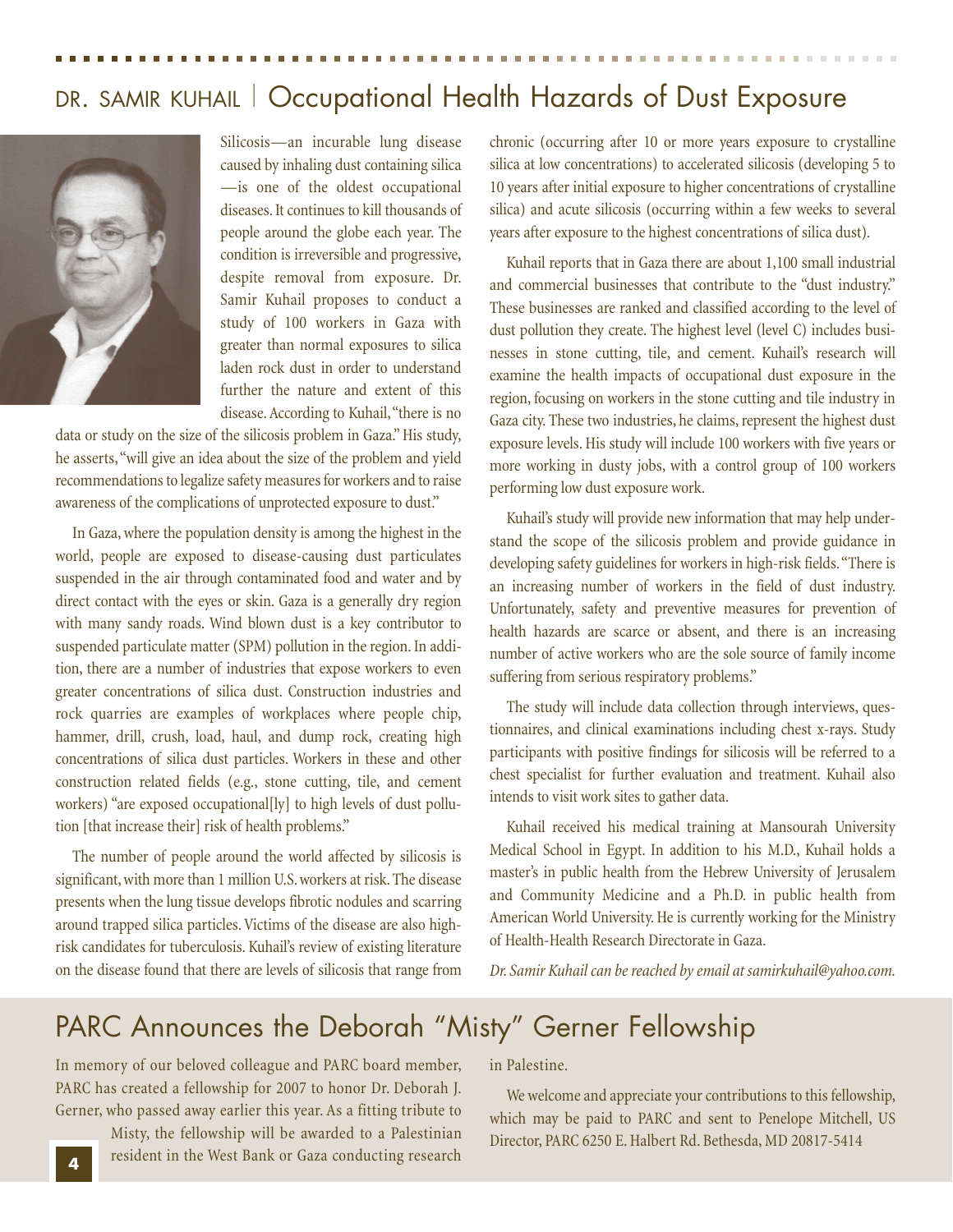### DR. REBECCA L. STEIN | Dis/possessions: The Social Life of Palestinian Things in Jewish-Israeli Society

Hundreds of thousands of Palestinians were dispossessed of their lands and property—including their everyday household and personal items—as the result of the 1948-49 war and creation of the state of Israel. Dr. Rebecca Stein proposes to investigate the lives of these Palestinian things in modern Jewish-Israeli society as a way to expand on the contemporary understanding of the cultural dimensions of Israeli colonialism: "In the most basic terms, I am interested in the presence and circulation of Palestinian objects in Jewish-Israeli daily lives—both objects that were stolen during the course of the dispossession and objects that have been purchased or otherwise repossessed by Israeli individuals and state institutions in the wake of state formation."

According to Stein, looting of Palestinian homes was common following the 1948 war. Soldiers and citizens participated in the theft of goods from so-called "abandoned villages." These goods, she reports, were initially supposed to be cataloged by state agencies. However, by the time the process was to begin, little remained to be collected. After the war, she says, authorities distributed confiscated property to the Israeli army and through public auctions. Resettled Jewish immigrants later took possession of Arab homes and whatever contents remained within. Her research has already shown that,"although some of these objects were destroyed, many remained in the possession of Jewish-Israeli families."

Stein is also interested in the ways that Palestinian things circulate as commodities in Israeli society. After the 1967 war, a wave of tourism ensued wherein Jewish Israelis and Palestinian citizens of Israel flocked to the West Bank and Gaza for reasons that included searching for friends and families, religious pilgrimages, and consuming Arab food and purchasing low cost household goods and items. Through her study, Stein will examine the lives of these Palestinian objects purchased and stolen during this time period to determine their social importance within the everyday lives of Israeli Jews. "My research has been particularly attentive to the status of Jewish-Israeli tourists as consumers and the question of what was consumed, where, in what magnitude, and with what social significance." In addition,"I will consider how its Palestinian provenance affects its social value." Stein believes that her study of these objects will in part "attempt to reconsider the history of the Israeli occupation through the lens of the Jewish-Israeli consumer desire." Her efforts will include cataloging objects and assessing the importance of the objects to their owners. Goods of interest to her include furniture, folklore and souvenirs.

Through her research, Stein plans to contribute to work performed in a number of areas, including the scholarship of postcolonial studies begun by other scholars on the relationship of colonialism to the "commodity culture." She hopes also to initiate a "rethinking of the nature of Palestinian dispossession" beyond the current attempts to value the losses, seeking rather to contribute to the scholarship on loss, memory, and nationalism that instead measures the social ramifications of the Palestinians' losses. Stein thinks, moreover, that her research can add to the under-represented scholarship that "considers the quotidian,



cultural dimensions of Israeli colonialism," adding that "there has been relatively little scholarly discussion of the ways that Israeli colonialism takes shape and is sustained through the everyday cultural practices of Jewish-Israeli communities and individuals." The project, she states, "is also an attempt to chronicle the presence of Palestinian history in the most private of Jewish-Israeli spaces and therein to identify ways in which Zionist hegemony is destabilized from the inside."

The process she will undertake includes archival research in the Central Zionist Archives, the Israeli State Archives in Jerusalem, and the Israeli Ministry of Tourism, where she will investigate the history of the looting as well as the history of Israeli tourism in the Palestinian Territories. She will employ ethnographic methods, including semistructured interviews with Jewish Israelis primarily in West Jerusalem, particularly those living in homes previously owned by Palestinians in Abu Tur and Qatamon. The researcher also intends to photograph the objects in question to create a digital archive.

Stein is currently an assistant professor of cultural anthropology and women's studies at Duke University. She received her M.S. and Ph.D. from Stanford University and is the author of several books and numerous journal articles.

*Dr. Rebecca Stein can be reached by email at rlstein@duke.edu.*

#### **2007-2008 PARC Fellowships**

PARC is now accepting applications for research fellowships which commence June 2007. For full details and a downloadable application, please visit PARC on the Web at http://parc.virtualactivism.net/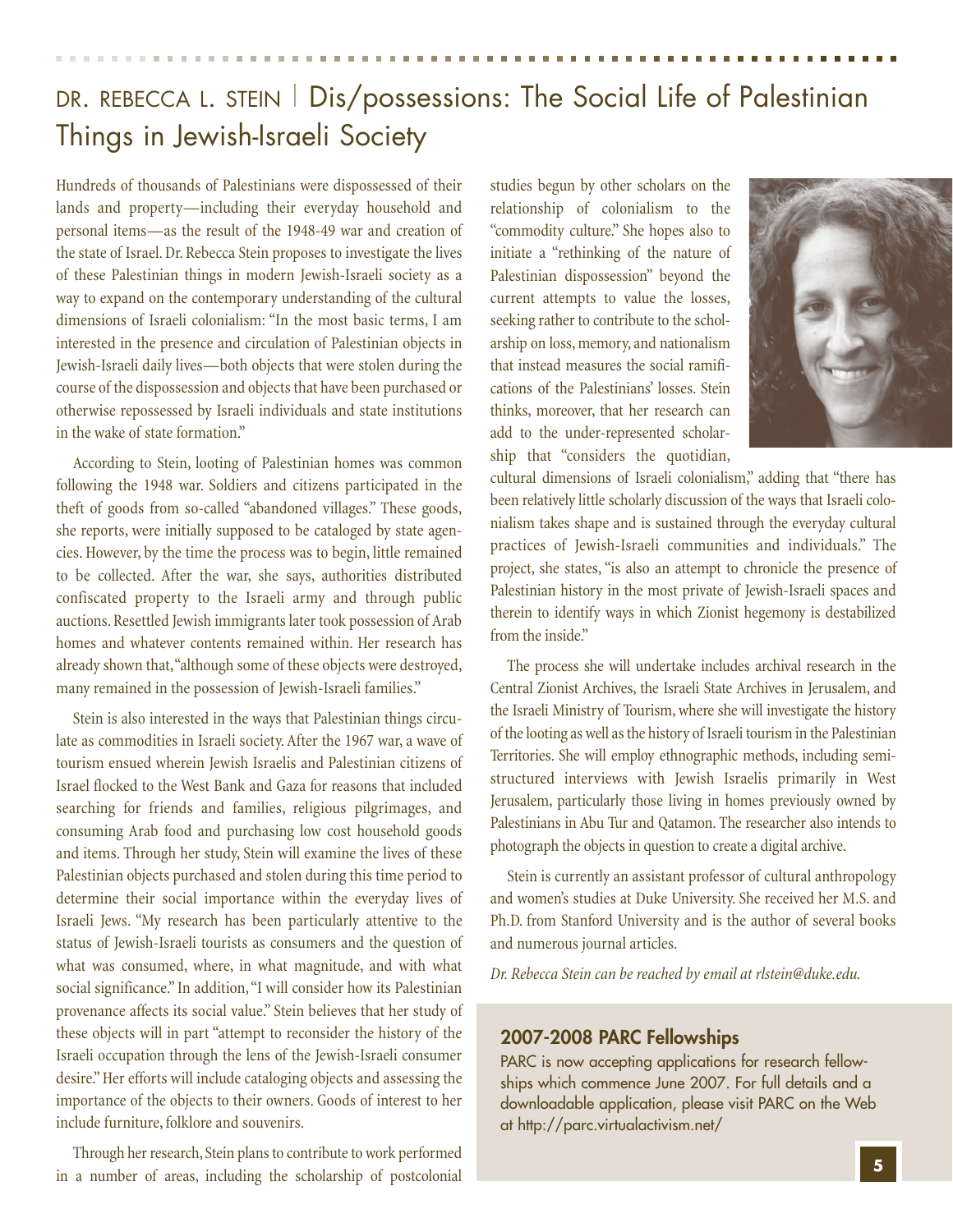## Topics of Interest at the MESA 2006 Conference

#### NOVEMBER 18-21 AT THE BOSTON MARRIOTT COPLEY PLACE IN BOSTON, MA.

The following is a list of Middle East Studies Association conference sessions relating to Palestine studies. (An asterisk by a name indicates a past or current PARC fellow or board member.) Please don't miss the PARC panel on Sunday, November 19 from 2-6:30 p.m. The PARC business meeting will be on Saturday, November 18 from 3:30-4:30 p.m.

#### **PARC 2006 Annual Meeting at MESA**

The PARC annual business meeting will be held at the MESA conference on Saturday, November 18 from 3:30pm-4:30pm in 4th Floor-Salon C of the Boston Marriott Copley Place hotel. All members and those interested in becoming members are cordially invited to attend to hear an update on recent activities and future plans.

#### **SATURDAY, NOVEMBER 18** 5:00 p.m. - 7:00 p.m.

#### **(P066) Movements For and Against a Just Peace in Israel-Palestine**

Organized by **Robert Hostetter**

Chair: **Paul J. Kaldjian**, University of Wisconsin-Eau Claire **Kathy Kamphoefner**, Quaker Service-Jerusalem (AFSC) *Peacemaking Women: Palestinian Nonviolent Activists Tell Their Stories* **Robert Hostetter**, North Park University

*Voices for Peace in Israel and Palestine*

**Paul Beran**, Northeastern University

*The Divestment Program in the Occupied Territories* **Donald E. Wagner**, North Park University

*Anxious for Armageddon: Christian Zionism and U.S. Policy in the Middle East*

### **Celebrating the Life of Deborah "Misty" Gerner at MESA**

Please join us during the MESA conference, on Saturday, November 18 at 7:30 p.m. in the Harvard Room of the Boston Marriott Copley Place, to pay tribute to Misty's undaunted spirit and remarkable achievements.

#### **SUNDAY, NOVEMBER 19** 8:30 a.m. - 10:30 a.m.

#### **(P044) Palestinians in the Media: Negotiating Representations, Articulating National Identity**

Organized by **Helga Tawil** Chair/Discussant: **Helga Tawil**, New York University

**Evelyn Alsultany**, University of Michigan

*Arab/Muslim Terrorists and Traumatized White Men: The Role of the Israeli/Palestinian Conflict in Portraying Violence in U.S. Post-9/11 TV Dramas*

#### **Dina Matar**, SOAS

**6**

*News, Identity and Public Life: The Palestinians in Britain*

**May Farah**, New York University

*Palestinian Youth Refugees: Constructing and/or Constructed Identities* **Amahl Bishara**, New York University

*Mediating the Wall: Locating Palestinian Media Workers'*

*Perspectives in the International News*

**Lori Allen**, Harvard University *Suffering and the Media: A Particular History of Palestinian Nationalism*

**(P065) Turks, Arabs, and the Endurance of Ottoman Ties** Organized by **\*Awad Halabi** Chair: **Awad Halabi**, Wright State University Discussant: **Karl Barbir**, Siena College **Stefan Weber**, German Orient Institute Beirut *Furnishing Bourgeois Life: Residential Architecture and Social Distinction in Late Ottoman Damascus* **\*Awad Halabi**, Wright State University *Integrating Turkish Symbols of Resistance in Palestine, 1918-1922* **Michael Provence**, University of California, San Diego *Ottoman Military Education and Anti-Colonial Rebellions in the Arab East* **Hasan Kayali**, University of California, San Diego *The Anatolian Independence Struggle and the Arabs: A Re-Appraisal of the Clean Break* **(P095) Recent Elections in the Middle East: The Politics of the Unexpected** Organized by **Mona El-Ghobashy** Chair: **Lisa Anderson**, Columbia University Discussant: **Amaney A. Jamal**, Princeton University **Bassel Salloukh**, American University of Sharjah *Back to the Sectarian Barracks: The 2005 Parliamentary Elections in Lebanon* **\*Manal Jamal**, University of California, Berkeley *Beyond Corruption and Mass Discontent: The Palestinian Left and the 2006 Palestinian Legislative Elections* **Mirjam Künkler**, Columbia University *Mobilizing against Privilege or Ensuring Regime Survival?: The 2005 Iranian Presidential Elections* **Mona El-Ghobashy**, Barnard College *The Unexpected Political Consequences of Legal Rules: Judges and the 2005 Egyptian Parliamentary Elections* **SUNDAY, NOVEMBER 19** 11:00 a.m. - 1:00 p.m. **(P067) Creative Responses to Separation: Israeli/Palestinian Peacebuilding in the Era of "Disengagement"** Organized by **\*Maia Carter Hallward** Chair/Discussant: **Robert Hostetter**, North Park University **Ronit Avni**, Just Vision *Creative Communications: Media and Advocacy Network Strategies for Israeli/Palestinian Peacebuilding* **\*Maia Carter Hallward**, Kennesaw State University *Creative Responses to Separation: Israeli and Palestinian Joint Activism (Paper will be read by Robert Hostetter)*

**Ned Lazarus**, American University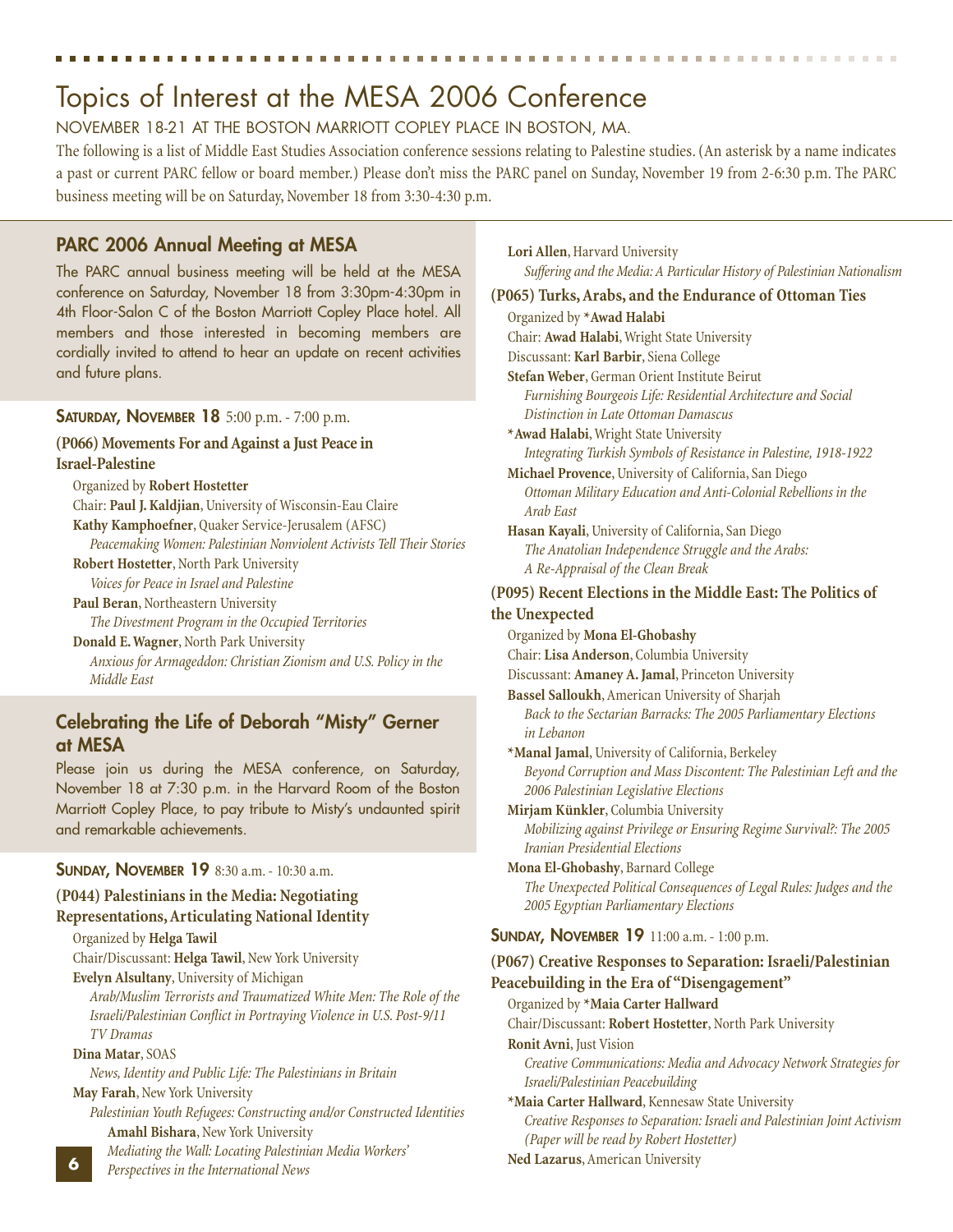*Pax Americana: A Critical Genealogy of the North American Model of Israeli/Palestinian Peace Education*

**Ahsiya B. Posner**, Fletcher School, Tufts University *Bridging the Other Gap: Peace Education NGOs and the Security Sector during the Al-Aqsa Intifada*

#### **SUNDAY, NOVEMBER 19** 2:00 p.m. - 4:00 p.m.

#### **(NP01) Resources, Economic Policies, and Employment in the Middle East**

Chair: **Bassam Yousif**, Indiana State University

- **Christian Steiner**, Center for Research on the Arab World, University of Mainz and Thomas Richter, University of Bremen, Germany *Politics, Economics and Tourism Development in Egypt: Insights into the Sectoral Transformation of Late-Late Developers*
- **Neda Zawahri**, Cleveland State University

*The Joint Water Commission: Israel and Jordan's Attempt to Manage Their Water Disputes*

**Tom O'Donnell**, University of Michigan

*MENA States in the New Globalized Oil System: Re-privatizing Nationalized Oil Fields, and the New OPEC+OECD International Energy Forum Secretariat (IEFS) in Riyadh*

**Roksana Bahramitash**, Filmmaker: "Beyond the Borqa" *Comparative and Cross Regional Analysis of Female Employment in Muslim Countries with Iran: Political Economy versus Cultural Explanation*

#### **SUNDAY, NOVEMBER 19** 2:00 p.m. - 6:30 p.m.

#### **(P028) Palestinians in Israel Revisited**

 $\sim$  *P028 is a double session* Organized by **Isis Nusair** and **\*Rhoda Kanaaneh** *Sponsored by the Palestinian American Research Center* Chair: **Cynthia Enloe**, Clark University Discussants: **Lisa Hajjar**, University of California, Santa Barbara, **Rebecca Torstrick**, Indiana University, South Bend and **Samera Esmeir**, University of California, Berkeley *Abandoned by Whom?: A Palestinian Story of Return* **Honaida Ghanim**, Harvard University *Crossing the Border: Confrontation Strategies* **Lena Meari**, University of California, Davis *The Roles of Palestinian Peasant Women 1930-1960: Al-Birweh Village as Model* **Isis Nusair**, Denison University

*Gendered Politics of Location of Three Generations of Palestinian Women in Israel, 1948-1998*

**Leena Dallasheh**, New York University *Al-'Ard, a Pan-Arab Nationalist Movement in Israel, from 1959 until 1965* **\*Shira Robinson**, University of Iowa

*Guns, Coffee and Tractors: The Making of "Non-Jewish Folklore" in 1958 Israel*

**\*Rhoda Kanaaneh**, Columbia University *A Good Arab in a Bad House? Unrecognized Villagers in the Israeli Military*

**Amal Eqeiq**, University of Washington *Louder than the Blue I.D.: Palestinian Hip-Hop in Israel* **Ibtisam Ibrahim**, Washington College

*Immigration Patterns among Arab Palestinians in Israel*

#### **SUNDAY, NOVEMBER 19** 4:30 p.m. - 6:30 p.m.

**Academic Boycotts and Academic Freedom: A Symposium**

Organized by **Zachary Lockman** and **Ahmad Dallal**, Georgetown **University** 

Chair: **Zachary Lockman**, New York University **Omar Barghouti**, Independent Palestinian Researcher

**Lawrence Davidson**, West Chester University

**Joan Scott**, Institute for Advanced Study

**Joe Stork**, Human Rights Watch and Chair of MESA's CAFMENA

#### **MONDAY, NOVEMBER 20** 8:30 a.m. -10:30 a.m.

| (NP35) Palestinian National Identity: From the Mandate to                                                              |
|------------------------------------------------------------------------------------------------------------------------|
| Intifada II                                                                                                            |
| Chair: *Michael R. Fischbach, Randolph-Macon College                                                                   |
| Are John Knudsen, Chr. Michelsen Institute                                                                             |
| The Law, the Loss and the Lives of Palestinian Refugees in Lebanon                                                     |
| Taroob R. Boulos, University of Michigan                                                                               |
| Creative Writings of Palestinian War Prisoners as Testimony and as                                                     |
| Expression of Pain and Agency                                                                                          |
| *Wendy Pearlman, Harvard University                                                                                    |
| Political Fragmentation and Conflict Processes: The Case of the                                                        |
| Palestinian National Movement                                                                                          |
| Fadwa Allabadi, University of Michigan, Dearborn                                                                       |
| Palestinian Women and the Elections: Comparative Essay between the<br>1996 and the 2006 National Elections             |
| Michael Bracy, Oklahoma State University                                                                               |
| Too Much "New Wine for Old Bottles": Religious Assemblies and Legal<br>Nationalism in Palestine, 1921-1931             |
| *Kimberly Katz, Towson University                                                                                      |
| Mudhakkirati or Kifahi (My Memories or My Struggle): The Diary<br>of Sami Amr                                          |
| (P015) States of Incarceration: Forms, Formations,                                                                     |
| <b>Resistances</b>                                                                                                     |
| $\sim$ P015 is a double session that runs from 8:30 a.m. until 1:00 p.m. $\sim$                                        |
| Organized by *Laleh Khalili, SOAS                                                                                      |
| Chair: Paul Amar, University of California, Santa Barbara                                                              |
| Discussant: Lisa Hajjar, University of California, Santa Barbara                                                       |
| Roberta Micallef, Boston University                                                                                    |
| Redefining Honor from Prison                                                                                           |
| Banu Bargu, Cornell University                                                                                         |
| Sovereignty and Self-Sacrifice: The Death Fast Movement in Turkey                                                      |
| Ozge Serin, Columbia University                                                                                        |
| The Task of Translating the Hunger Strikes in Turkish Prisons:                                                         |
| Sacrificial Violence and Radical Politics                                                                              |
| Arzoo Osanloo, U of Washington                                                                                         |
| Refusing Mercy: Challenging the State's Monopoly on Violence in Iran                                                   |
| *Jillian Schwedler, University of Maryland, College Park<br>Disciplining Dissent: Toward a Legal Geography of Policing |
| *Laleh Khalili, SOAS                                                                                                   |
| Symbolic and Instrumental Uses of al-Ansar Mass Detention Camp                                                         |
| in Lebanon                                                                                                             |
| John Collins, St. Lawrence University                                                                                  |
| Confinement Under an Open Sky: Notes on the Palestinian Hothouse                                                       |
| Esmail Nashif, Bir Zeit University                                                                                     |
| Gendering Resistance, Displacing Differences: Palestinian                                                              |
| <b>Women Political Prisoners</b>                                                                                       |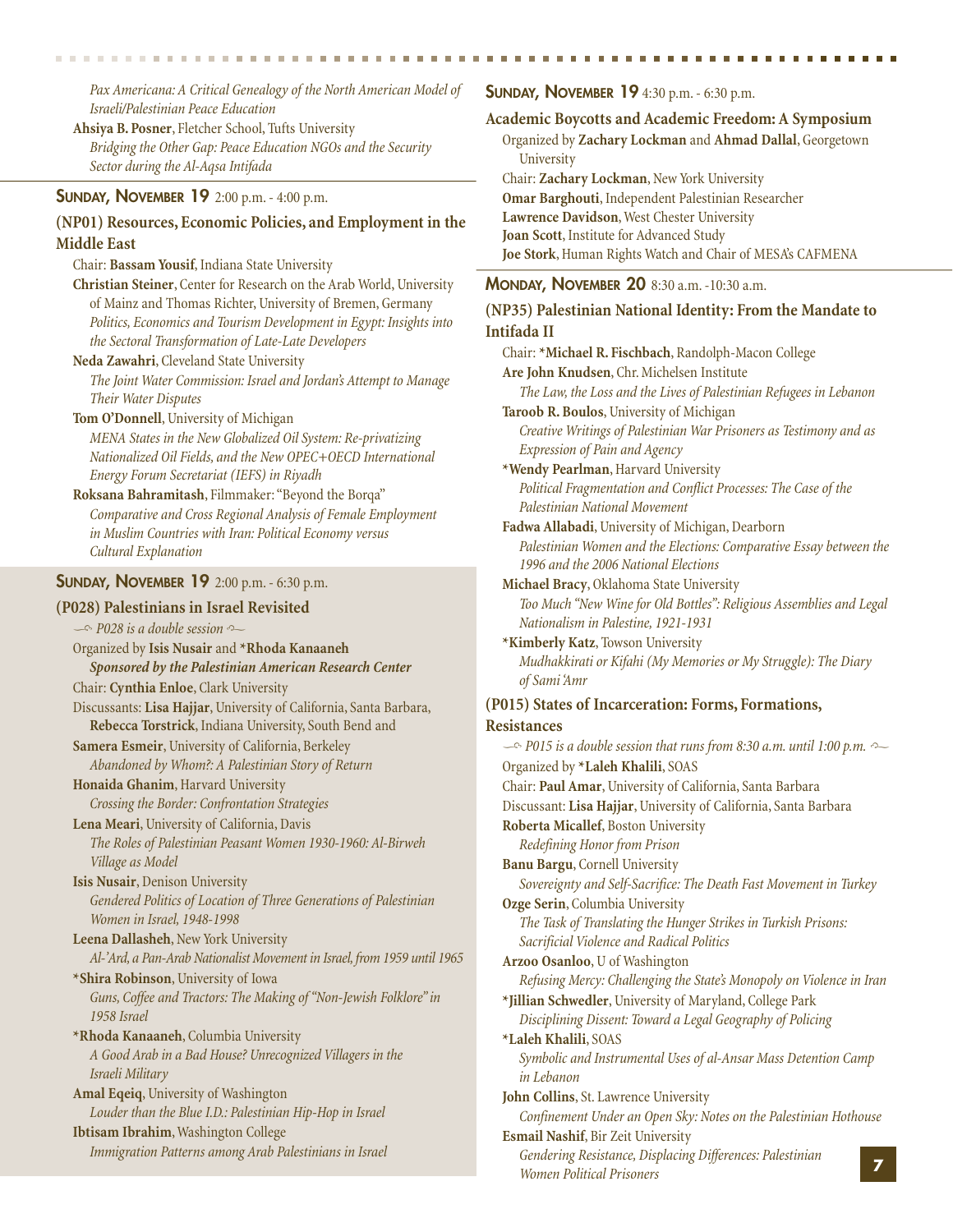#### **MONDAY, NOVEMBER 20** 11:00 a.m. - 1:00 p.m. **(NP10) Expression Under Duress: Palestinian Creative and Visual Arts** Chair: **Sama R. Alshaibi**, University of Arizona **Danya Qato**, Chicago Palestine Film Festival *The Chicago Palestine Film Festival: A Case Study on Palestinian Cultural Institution Building in the United States* **Beth Harris**, Ithaca College *Palestinian Artists as Witnesses under Siege* **Maria Holt**, University of Westminster *Memory and Forgetting: Palestinian Women and the Struggle for a Future in the Camps of Lebanon* **Annie C. Higgins**, University of Florida *Greet the Labyrinthine Lanes: Poetry in Palestinian Refugee Camps* **Scott C. Lesko**, SUNY at Stony Brook *National Consciousness and the Construction of Gendered Spaces in Palestinian Political Poster Art, 1967-1987* **Nadia Yaqub**, University of North Carolina at Chapel Hill *Hany Abu Assad and the Palestinian Road Movie* **(P041) Advertising in the Middle East: An Historical Perspective** Organized by **Andrea L. Stanton** and **\*Sherene Seikaly** Chair: **Kevin W. Martin**, University of Memphis Discussant: **Relli Shechter**, Ben-Gurion University **Elizabeth B. Frierson**, University of Cincinnati *Consuming Identities: Photography and Line Drawings in Ottoman Periodicals' Advertising 1890-1923* **Mona L. Russell**, Independent Scholar *Selling Gillette to the Effendiyya: 1922-1952* **Aharon Roni Zirinski**, Harvard University *Buy the Egyptian Way: Billboards, Landscaping and the Cartography of Commonplaceness in Cairo* **\*Sherene Seikaly**, New York University *The Color Orange: Citrus Advertising in Mandatory Palestine* **Andrea L. Stanton**, Columbia University *From Qaysariyya They Want Radios from Boutagy: Using the Rural to Sell the Urban in 1930s Palestine* **(TC003) What Do We Know about Vulnerability to HIV and AIDS in the Middle East and North Africa?** Organized by **Sandy Sufian** Chair: **Sandy Sufian**, University of Illinois at Chicago **Navid Madani**, Harvard University **Jocelyn L. DeJong**, American University of Beirut **Kamiar Alaei**, Kermanshah University/Harvard University **Etaf Maqboul**, Bethlehem University **Angel M. Foster**, Harvard Medical School/Ibis Reproductive Health **MONDAY, NOVEMBER 20** 2:30 p.m. - 4:30 p. m. **(NP44) Folktales and Fairytales: Unhitching the Bridle of Imagination** Chair: **Amira El-Zein**, Tufts University **Leila DeVriese**, Zayed University

**Montserrat Rabadán**, University of Chicago *Symbols in the Khrefiiye or Palestinian Fairytales: Meaning and Function*

**8**

**Yass Alizadeh**, University of Connecticut *A Political Analysis of Iranian Folktales* **Sibel Erol**, New York University *(Post)modernizing the Fairy Tale: Bilge Karasu's "Garden of Departed Cats"* **Akif Kirecci**, Stevens Institute of Technology *Mystical Unity in Meaning: Reading "The Thousand and One Nights" with Reception Theory* **(P049) Photography and the Local: Self Representation in Constructing the Past and Present** Organized by **Elizabeth Smith** Chair: **\*Kimberly Katz**, Towson University Discussant: **Salim Tamari**, Birzeit University **Laurent Dissard**, UC Berkeley *Images of "Local" Labor in the History of Archaeology in Turkey* **Issam Nassar**, Institute of Jerusalem Studies *Representing Palestine in Early Local Photography* **Rochelle Davis**, Georgetown University *Representing Palestinian Folklore: Local Practices and National Symbols* **Elizabeth Smith**, University of Vermont *Intimate Salvage: Photography of Antiquities in Nubian Memory Projects* **(P071) Britain's Moment in Palestine** Organized by **John L. Knight** *Supported by Ibis Editions* Chair/Discussant: **Eugene Rogan**, St. Antony's College, Oxford **\*Rena Barakat**, University of Chicago *Riots, Revolutions, and Bloody Murder in British Mandate Palestine* **Deborah Bernstein**, University of Haifa *Prostitution in Mandatory Palestine: A Comparative Discussion* **Elizabeth Brownson**, UC Santa Barbara *Government Regulation of Women Health Care Workers in Mandate Palestine: Civilizing, Sanitizing, and Supervising Palestinian Arab Midwives and Nurses* **John L. Knight**, St. Antony's College *Palestinian Bobbies: Day-to-Day Policing in Mandate Palestine* **Sandy Sufian**, University of Illinois at Chicago *A Culture of Health: Zionist Malaria Education in Mandatory Palestine* **MONDAY, NOVEMBER 20** 5:00 p.m. - 7:00 p.m. **(NP25) Women in the Public Sphere: Both Seen and Heard** Chair: **\*Frances S. Hasso**, Oberlin College **Suheir Abu Oksa Daoud**, Pomona College *Palestinian Women Suicide Bombers* **Monique C. Cardinal**, Université Laval *Women Prosecutors and Judges in Syria, 1975-2006*

*Transnational Feminist Networks: Engaging Legal Rights Discourse* **Fakhri Haghani**, Georgia State University *The "New Woman" of the Interwar Period: Gender, Identity, and*

*Performance in Egypt and Iran* **Hala Kh. Nassar**, Yale University *Arab Women in Satelite Programs and Popular Music: Identity in Crisis?*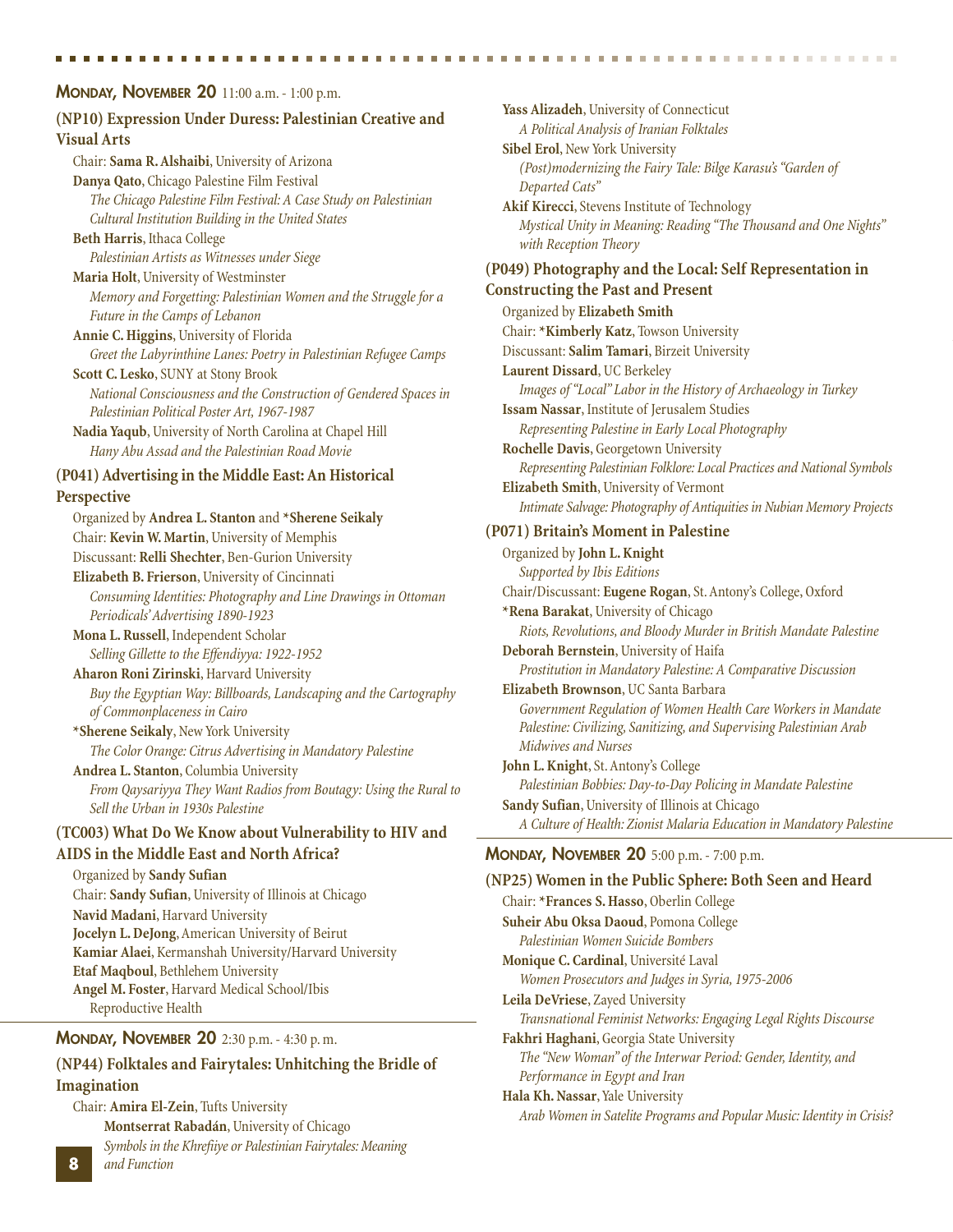#### **(P097) Israeli Politics and Foreign Policy after the Israeli Elections**

Organized by **Robert O. Freedman** *Sponsored by the Association for Israel Studies* Chair: **Robert O. Freedman**, Baltimore Hebrew University **Ilan Peleg**, Lafayette College *Israeli Domestic Politics after the Israeli Elections* **Eyal Zisser**, Tel Aviv University *Israel and the Arab World after the Israeli Elections* **Robert O. Freedman**, Baltimore Hebrew University *US-Israeli Relations after the Israeli Elections* **Naomi Weinberger**, Colgate U *Israel and the Palestinians*

#### **TUESDAY, NOVEMBER 21** 8:30 a.m. - 10:30 a.m.

#### **(NP02) Migration, Demographies and Boundaries in the Palestinian-Israeli Conflict**

Chair: **Richard Cahill**, Berea College

**Hisae Nakanishi**, GSID, Nagoya University, Japan *Politics of Human Mobility in Israel-Palestine: Crossing the Boundary, and Going Beyond the Wall in East Jerusalem and Jerusalem*

**Helga Tawil Souri**, New York University *IT Development and the Rise of Hamas: Both Facets of the Failure of Western Aid?*

**Fayez Hammad**, University of Southern California *The Israeli-Palestinian Conflict: The Demographic Dimension*

**Joseph M. Lewis**, Ohio State University *Bad Fences for Bad Neighbors: The Divisive Process of the Israel-Palestine Border*

**Arturo Marzano**, Scuola Superiore Sant'Anna *The Migration of the Italian Jews to Israel and Their Perception of the Israeli-Palestinian Conflict (1945-1959)*

#### **Tara Lannen-Stanton**, Wayne State University *Arab and Jewish Interactions for Anti-Zionism in America in the 1920s-1940s*

#### **(NP07) Feminine Voices of Protest: A Different Vision**

Chair: **Layla Saatchi**, Wayne State University

**Mai Al-Nakib**, Kuwait University *"Only Palestine Is Real": Tracing the Virtual in Yasmin Zahran's A Beggar at Damascus Gate*

**Massimilano Verita**, University of Wisconsin, Madison *A Mythical Egyptian Novel: Miral Al Tahawy's The Tent*

**Didem Havlioglu**, University of Washington *Her Side of the Story: An Exploration of Three Early Modern Women Poets: Mihri, Hatun, A'ise al-Ba'uniyya and Zeb al-Nisa*

#### **Carine Bourget**, University of Arizona

*The Star, the Cross, and the Crescent: Politics, Religion and Terrorism in Myriam Antaki's Verses of Forgiveness*

**Babek Elahi**, Rochester Institute of Technology *Worse Than the Disease: Feminist Critiques of Illness Metaphors in Modern Iranian Nationalist Discourse*

#### **TUESDAY, NOVEMBER 21** 11:00 a.m. - 1:00 p.m.

**(NP24) The Politics of Education**

Chair: **Marina Tolmacheva**, American University of Kuwait

**\*Yamila Hussein**, Harvard University *Palestinian Intellectual Discourse on Education, 1967-1993* **Shervin Malekzadeh**, Georgetown University *Agents of Change: The Role of Teachers in Creating Hegemony and Consolidating Identity in Postrevolutionary Iran* **Gina E. Cinali**, Gulf University for Science & Technology/ Columbia University *Globalization and the Proliferation of "American Style" Higher Education in the MENA Region: The Case of the Arabian Gulf* **(NP52) Comparative Politics: Assessing Trans-national Trends** Chair: **Najib B. Hourani**, Michigan State University **Andrew Clarno**, University of Michigan, Ann Arbor *A Tale of Two Walled Cities: Jerusalem and Johannesburg* **Peter Wien**, University of Maryland *Social Discipline in Modern Middle Eastern Societies: Assessment of a Historical Paradigm* **Maria Koinova**, American University of Beirut *Does Diaspora Involvement in Post-Conflict Societies Contribute to the Increase or Decrease of Internal Conflict?: Lebanese and Kosovo Albanian Diasporas Compared* **Alan Noory**, University of Missouri - St. Louis *Rough Terrain: Conceptualizing Violence in Iraq beyond the Dominant Discourse: The Kurdish Civil War of Post Gulf War I (1991) as a Case Study* **TUESDAY, NOVEMBER 21** 1:30 p.m. - 3:30 p.m. **(NP05) International Relations of the Middle East** Chair: **Fatih Balci**, University of Utah **Ozlem Tur**, Middle East Technical University, Turkey *Turkish Policy towards the Palestinian Issue: 1923-1948* **Andrew J. Flibbert**, Trinity College *A Conspiracy of Ideas: Agency and Institutions in the Iraq War Decision* **Ozgen Gokce Baykal**, Isik University *Turkish-Israel Relations in the Aftermath of September 11: Another Middle Eastern Enigma?* **Pinar Bilgin**, Bilkent University *The Politics of Geopolitics in Turkey on the Road to European Union* **(P108) Studies in Umayyad History** Organized by **Steven Judd** *Sponsored by the Middle East Medievalists* Chair/Discussant: **Fred Donner**, University of Chicago **R. Stephen Humphreys**, University of California, Santa Barbara *The Church in Syria-Palestine in the Time of Mu'awiya* **Rebecca M. Foote**, Harvard University *Cultivating the Qusur: Agrarian Society in the Early Islamic Hijaz and Bilad al-Sham* **Steven Judd**, Southern Connecticut State University *The Sons of Hisham b.'Abd al-Malik* **Hugh Kennedy**, University of St. Andrews *The Muslim Conquest and Settlement of Bukhara*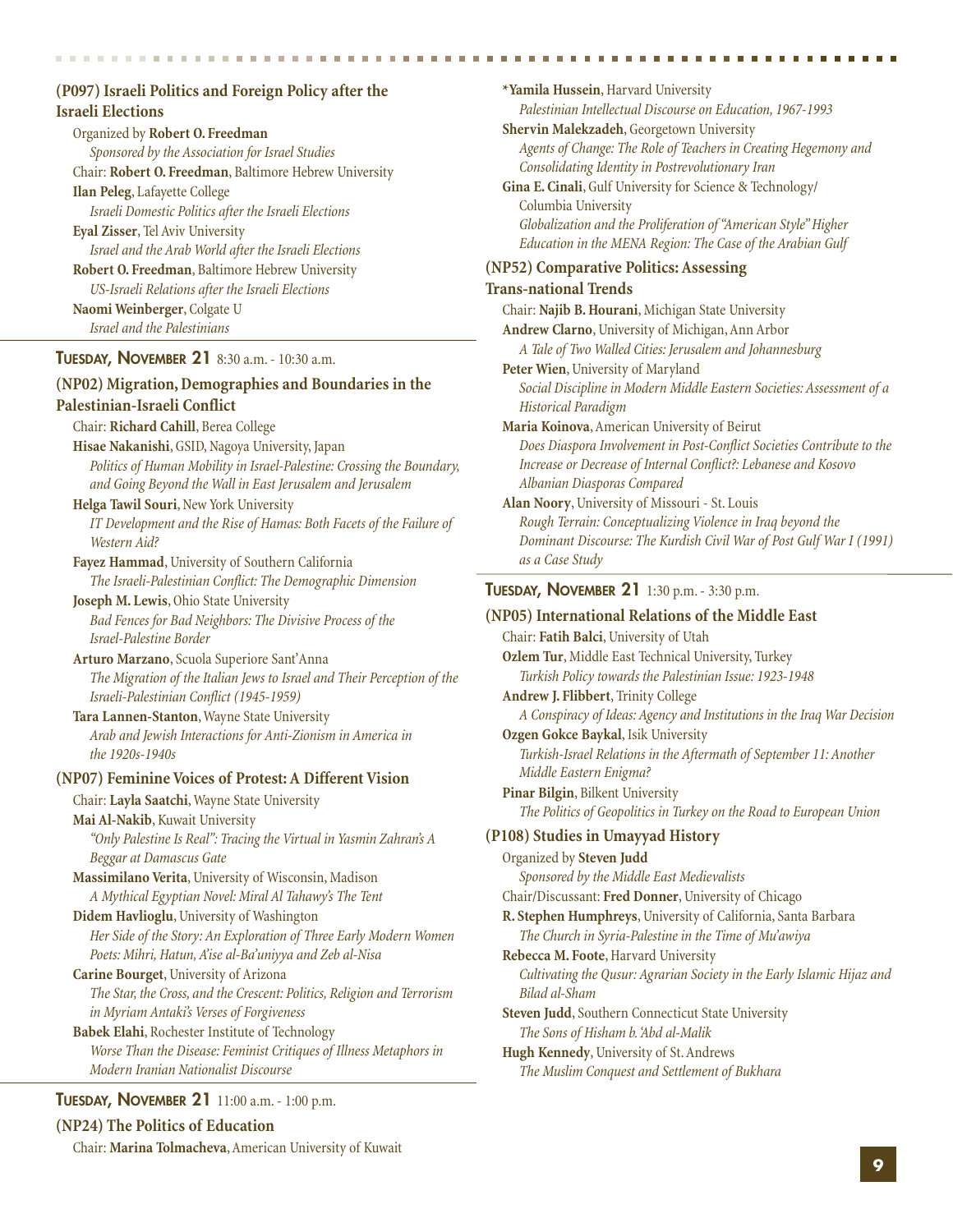### IRUS BRAVERMAN | Landscaping Israel/Palestine: Trees and Ideology

Since 1901, more than 240 million trees have been planted in Israel,



largely due to the work of the Jewish National Fund (JNF), whose expressed reason for its massive planting enterprise was "to protect and beautify the land." Irus Braverman, a doctoral candidate in law at the University of Toronto, considers this enterprise the tip of a much deeper and more comprehensive cultural phenomenon: the ethnonational struggle of Jewish Israelis and Palestinians over the formation and interpretation of landscape. In particular, Braverman will investigate the everyday administration of the Israeli-

Palestinian conflict through the lens of tree struggles.

Braverman claims that the Israeli/Palestinian landscape is constructed in a bifurcated and polarized manner by both sides and, as such, plays an active role in the reinforcement of the larger conflict. At the same time, Braverman continues, the landscape also makes visible the extreme discrepancies in the allocation of power that occurs in this place, revealing the various techniques of Jewish Israeli domination and occupation.

According to Braverman, the JNF performs two distinct but interrelated roles in the construction of landscape: acquiring and then settling land with trees. These JNF tree settlements, she claims, soon become forests and, as such, require professional management and legal protection. Additionally, Braverman demonstrates how the JNF has shifted its organizational focus over the years to its current selfconception as an environmental organization that boasts its success in having made Israel the only state in the world to emerge from the 20th century with more trees than it had at its inception.

Braverman views Israel's forestation project as not just an act of Israeli Jews, but also as a project of the entire Jewish people, pointing to how commonplace it has become for Jews to donate trees to be planted in Israel to mark life events and holidays. She also suggests that, by planting trees in Israel, the Jews have redeemed the land from a long state of neglect and transformed it "back" into its biblical state as the "land of milk and honey," thereby projecting the image that they are "making the desert bloom."

Another important aspect of the tree-planting project, according to Braverman, has to do with the specific identity of the trees planted. "JNF's favorite tree is, undoubtedly, the pine." Pines, she

says, have been the primary choice for several reasons:

of their planting becomes invisible. What seems wild takes over, as if it was always there."

Second, Braverman asserts that pines construct a familiar, European-looking landscape.

Also, Braverman believes that through the performance of planting, the exilic,"rootless cosmopolitan" Jew is transformed into a physical laborer, a pioneer.

In her research, Braverman goes beyond the symbolic and imaginary dimensions to discuss how the "real" tree is utilized by Israel for strictly physical purposes. Quoting from interviews with prominent JNF officials, Braverman elaborates on the pragmatic use of trees for the physical occupation of territory. She also asserts that more than half of JNF's 71 forests were planted over Palestinian villages that were depopulated during the 1948 war. According to Palestinians she interviewed, the trees have physically prevented Palestinian villagers from returning to their homes. For example, one Palestinian from Miske tells Braverman that over the ruins of the village "they planted eucalyptus trees, which are trees that Jews brought to this place; they weren't here before them."

Another dimension of her study involves examining the role of the olive tree in constructing the Israeli/Palestinian landscape. Braverman notes that the olive industry accounts for approximately 40 percent of the total value of agricultural produce in the West Bank. Braverman also asserts that the severe economic conditions prevalent in the Occupied Territories since the first Intifada have further increased Palestinian dependency on olive production.

Based on human rights reports, Braverman suggests that the large number of olive uprooting in recent years was executed to facilitate the construction of the Separation Barrier. She claims that the uprooting of olive trees is used by Israel as a technique for punishing Palestinians and for acquiring state lands. In the Occupied Territories this is accomplished primarily by the utilization of the 1858 Ottoman Land Code, which provides ownership through cultivation. To better understand this process, Braverman's field work includes an investigation into the workings of the Israeli Civil Administration and the military committees that administer the Land Code.

In addition to the olive uprooting by the state, Braverman asserts that the number of olive trees uprooted by Jewish Israeli settlers has increased in recent years. Israel's police statistics report that in 2005 alone, 773 olive trees were uprooted in the Occupied Territories.

Braverman also points out that the olive tree is advanced by Israel as a symbol of peace. This utilization of the olive, she says, is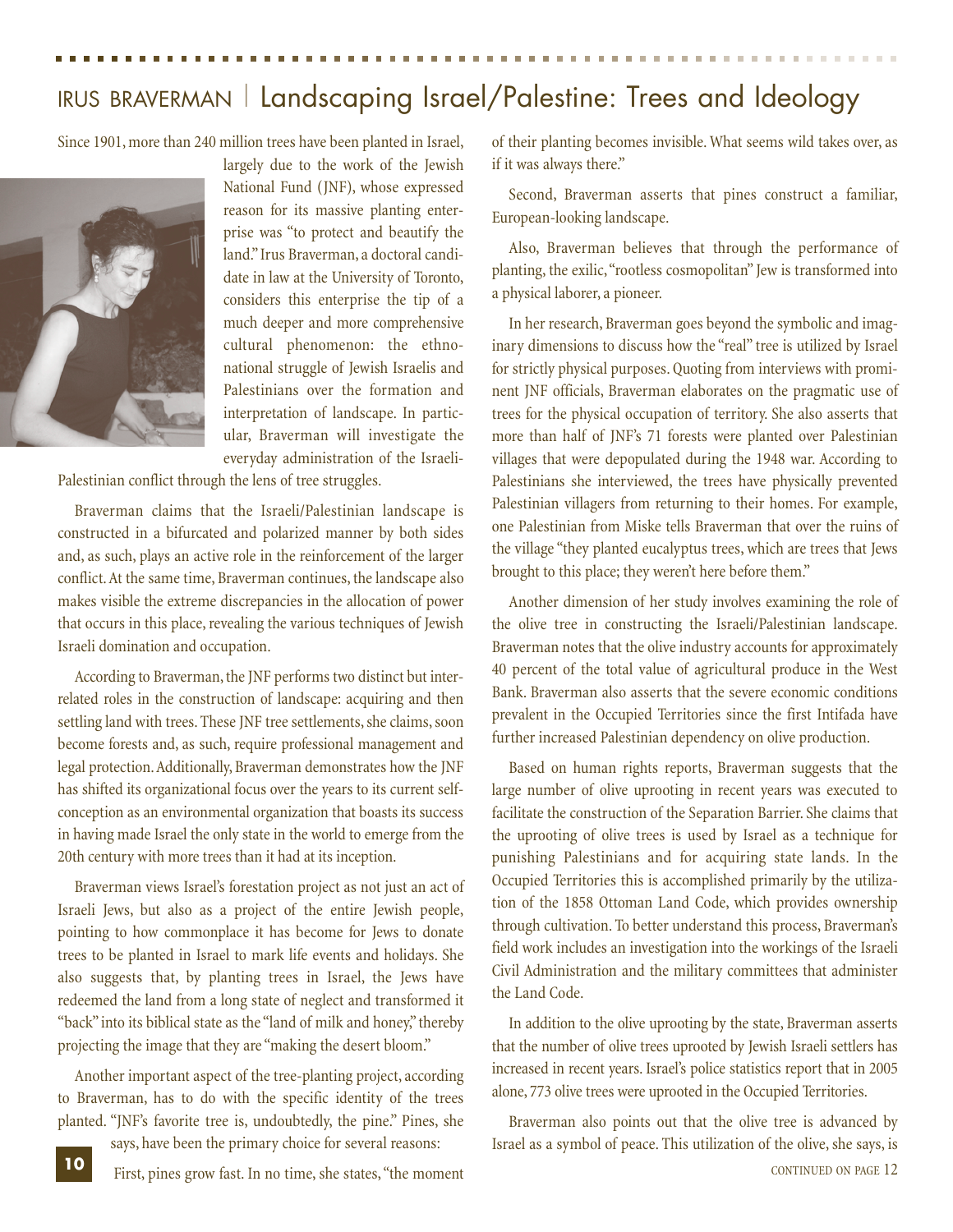### DR. ABDELRAHIM ABUSAFA | Health Risks Associated with Drinking Water from Rainwater Harvesting Wells in Palestine

Water is essential to life. In the Palestinian Territories, drinking water frequently comes from rainwater harvesting wells. Dr. Abdelrahim Abusafa believes that a significant percentage of these wells may be polluted from a variety of sources, creating serious health risks to the population. Abusafa's study will help assess the extent and causes of the well water pollution problem through research conducted in the northern West Bank region, which includes the districts of Nablus, Jenin, and Tulkarem.

According to Abusafa, some 32 percent of residential areas fall outside of government controlled water systems. Even those homes that are on a water piping network are affected by partial water loss or low pumping pressure. Those that are not on the system rely on rainwater harvesting wells or house wells to supply needed drinking water. These underground cement tanks collect rain water during the winter for use during the dry summer months. Failure to follow certain guidelines for the operation and maintenance of these wells makes them susceptible to pollution from chemicals, organic materials, and pathogens. Factors that affect the quality of the drinking water in these wells can be environmental as well as socio-economic.

Preliminary studies have found significant levels of coliform bacteria in villages where well water is the only source of drinking water. Abusafa reports that a limited study of 17 wells in Yaabad village (Jenin District) conducted by An-Najah University found that 82 percent of the wells were infected with coliform bacteria at levels as high as 3000 cfu/100 mL of water. In addition, he says, the Yaabad researchers found that a significant percentage of people are not adequately maintaining or disinfecting their wells. What this study shows, says Abusafa, "is the lack of awareness among well users, which leads to a terrible misuse of the wells and a very high water contamination rate. This is an alarming health issue because people who drink from these wells, especially children, will be at risk of being infected with water-borne diseases."

Through his research, Abusafa plans to address three key questions:

1. What is the extent of the water pollution problem in Palestinian villages?

2. What are the main causes of the water pollution problem?

3. What is the best solution to the problem?

Causes of water pollution can include technical problems, such as sewage leaking into wells, runoff of pesticides and fertilizers, and insufficient dosages of disinfectants. Pollution can also result from lack of awareness, the high cost of maintenance, or cultural issues.

To conduct his study, Abusafa will take well water samples from at least 10 villages in the northern West Bank that depend heavily on wells for their drinking water supply. The water will be analyzed for microbiological contamination and nitrate concentration. Nitrate concentration would indicate crosscontamination. Surveys of land owners will also be used to gather information on well conditions and well management



practices. The information gleaned from the tests and surveys will be correlated to find trends. "For example, one would expect wells with low maintenance frequency to have higher pollution rates. These trends and correlations will then be used to determine the best strategy for dealing with well water pollution."Abusafa will use the data collected in his study to extrapolate information on Palestinian wells in general in order to develop appropriate corrective measures. Ultimately, depending on the results and the extent of the pollution problem he finds,Abusafa will prepare an outline of corrective measures that could be utilized by the Palestinian Ministry of Health or Ministry of Agriculture.

Abusafa received his Ph.D. in chemical engineering from Middle East Technical University in Ankara, Turkey. He is currently the chairman of the chemical engineering department at An-Najah National University in the West Bank. He has extensive experience in water purification using adsorption and ion exchange methods, natural zeolites and the removal of radioactive cesium-137 and ammonium from water.

*Dr. Abdelrahim Abusafa may be reached by email at abusafa@najah.edu.*

#### **Alumni News?**

We are currently gathering news of publications and other academic activities from PARC alumni/ae for our spring 2007 issue. Please submit your information to Penelope Mitchell, U.S. Director, pmitch21@aol.com.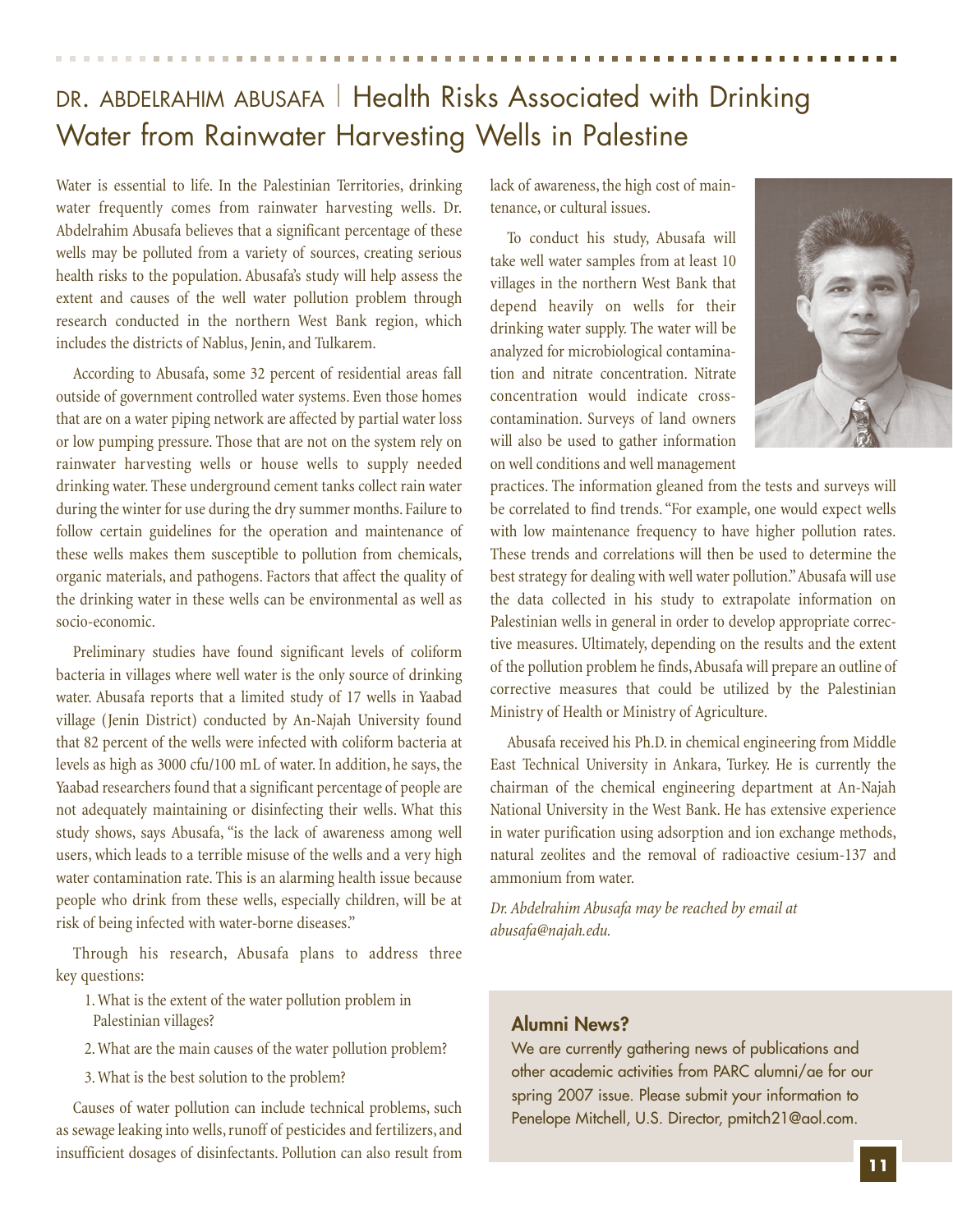### ISABELLE HUMPHRIES | Commemoration from Below: Post-Oslo Narratives of Palestinian Internal Refugees in the Galilee



Nearly 300,000 Palestinian citizens of Israel originally displaced in 1948 are considered internal refugees. Although displaced from their homes and villages, they continue to have access to what Isabelle Humphries describes as "emotionally and politically charged sites of collective memory." In her dissertation research, Humphries will explore how access to these physical places impacts the memory and political views of the internal refugee population who can "walk amongst the

stones, hills and springs of their village, yet are forced to confront the harsh visual reality of destruction."

Ethnographic fieldwork for her project will be based in Nazareth, where she notes that nearly a third of the population originates from villages destroyed in 1948, including approximately one half of the 2,000 residents from the town of Al-Mujaydil, a village approximately six kilometers from Nazareth.

Humphries proposes to study the refugees from Al-Mujaydil. The village's proximity to Nazareth and the fact that its refugees have a village committee that is actively reclaiming holy sites in clear view of residents of the neighboring Jewish town of Migdal Ha'emek are key reasons behind her choice to study this specific group.

"Work in al-Mujaydil demonstrates the capacity to which community action can re-construct history, quite literally remapping a different sense of place and space on Israeli ground," Humphries asserts. She will pursue her study primarily using interviews with Palestinians who were directly displaced in 1948, as well as those from the next generation of refugees in order to demonstrate how the current commemorations function to construct and maintain community.

retrieving the voice of the subaltern to hear alternative histories and to subject accepted historical truths to deeper interrogation. It underlines the invaluable contribution of oral history and ethnographic accounts of community life to understanding not only the past, but the present and future in light of that history."

As part of her study, Humphries will focus on the activities of individual village committees and the Association for the Defense of the Rights of the Internally Displaced (ADRID) during the period of 1992 to 2006. It was between those years, she says, that village committees were recognized as NGOs under Israeli law and their reclamation activities became linked to "NGO-style lobbying and civil society campaigning."

Humphries will also utilize existing notes and data that focus on the activist community, including informal and formal interviews with NGO workers, volunteers, and members of individual village committees. She will conduct open-ended interviews with Palestinian refugees from Al-Mujaydil and their families. While her focus is on the individual village committees, Humphries will also investigate the actions of party political groups and NGOs and their relevance to the narrative of displacement.

In a broader context, Humphries believes that "charting identity politics and the new narrative of history emerging from below is an invaluable academic task, addressing the development of grassroots politics that will have a profound impact on the future, not only of Palestinian citizens of Israel, but on the future of Palestine/Israel as a whole."

Humphries is a doctoral candidate at St. Mary's College, University of Surrey in the UK. She received her M.A. in Middle East politics and her B.A. in politics and sociology from the University of Durham, UK. This last year she worked as a history teacher in Nazareth. She has also worked as a consultant to the UNDP in Jerusalem and as a freelance journalist.

*Isabelle Humphries can be reached by email at isabellebh@hotmail.co.uk.*

For Humphries, this project "reaffirms the importance of

#### LANDSCAPING ISRAEL/PALESTINE: TREES AND IDEOLOGY CONTINUED FROM PAGE 10

hardly naïve: "Although the origin of association of the olive with peace is biblical (the flood, the dove, and the olive branch), the use of the olive in this context is considered ironic by many."

Finally, Braverman will ask through her fieldwork whether, amidst this bifurcated landscape, there are also subversive undercurrents that undermine the strict polarization of **12**

the Israeli-Palestinian conflict.

Braverman is currently an associate of the Humanities Center at Harvard University. She was admitted to practice law in Israel in 1996 and holds a Master's degree in criminology and an LL.B. in law from the Hebrew University of Jerusalem.

*Irus Braverman may be reached by email at ibraverman@law.harvard.edu.*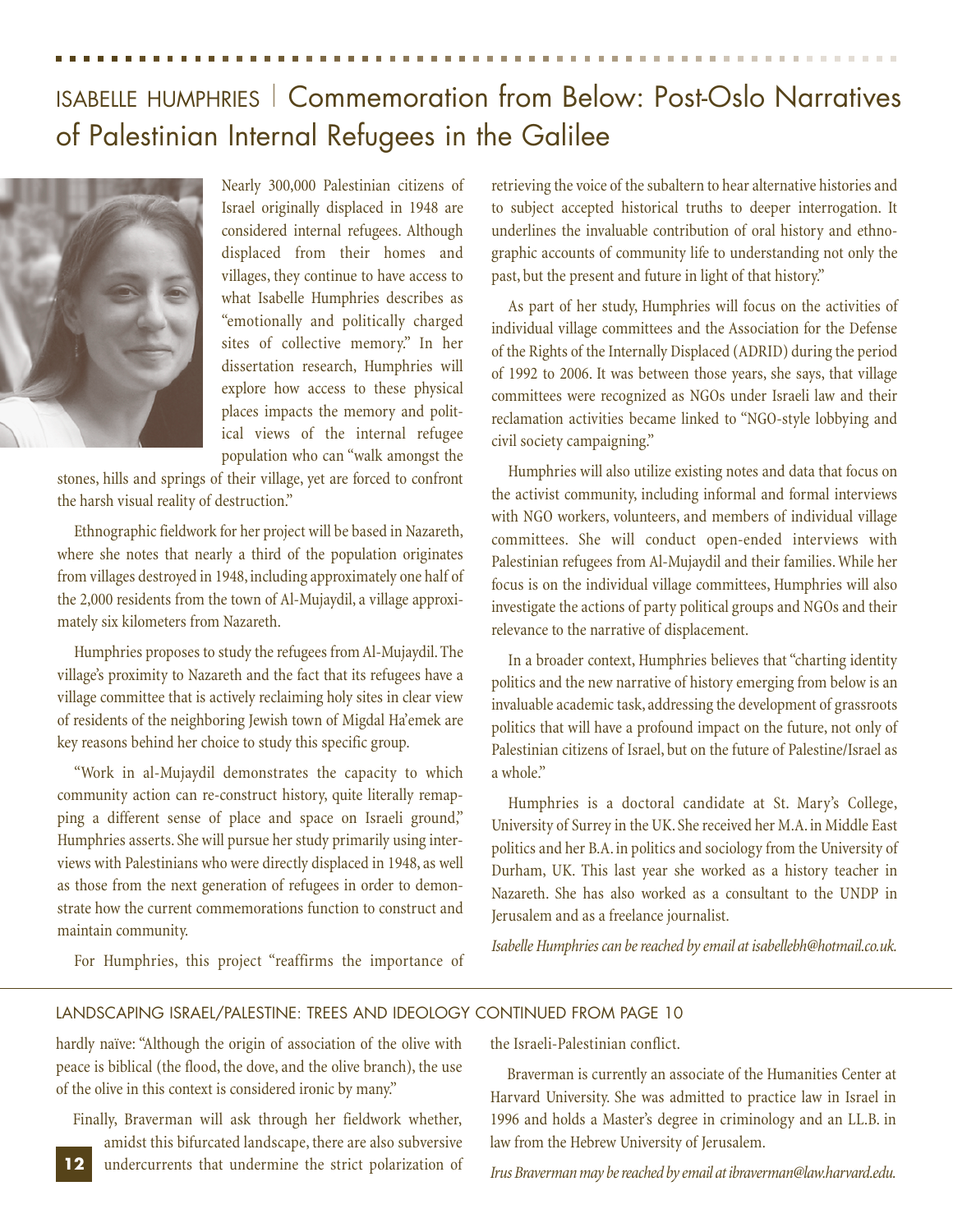### DR. ISSAM AL-KHATIB | Enhancing Municipal Solid Waste Management in the Palestinian Territories

Each year, approximately 381,000 tons of municipal solid waste (MSW) are collected and dumped in uncontrolled dumping sites in the West Bank—including along roadsides and on vacant property—making the management of solid waste an urgent public policy matter in the Palestinian Territories. According to Dr. Issam Al-Khatib, the problems with solid waste disposal have been exacerbated by the increased number of roadblocks and checkpoints set up since 2000 that restrict access to existing dumping sites, forcing people to use open, uncontrolled sites.

"Municipal solid waste is an issue which has had to be dealt with by all communities all over the world since civilization existed. No matter how efficient a country's recycling programs are, a certain percentage of MSW (not less than 40% in most cases) still has to go to a landfill." Al-Khatib also points out that there are a number of factors that affect solid waste management, including land scarcity, political environments, safety issues, and financial constraints. "These make the precise estimation of the amount of MSW a very crucial and tricky task."

The Palestinian Environmental Strategy (PES) set by the Palestinian Ministry of Environmental Affairs has identified solid waste management as a priority. According to Al-Khatib, the agency's strategy involves establishing a system that includes setting up collection and transportation systems with 100% population coverage, constructing sanitary landfills for all MSW, preventing open MSW dumping, and closing existing open dumping sites. In addition, the agency would create regulations and an enforcement system for handling hazardous waste.

In order to carry out this mission, it is essential to have the ability to forecast how much and what type of MSW will need to be managed. "There is no model so far that can forecast these amounts," Al-Khatib says. "A model which can correlate and predict the composition of MSW (e.g., paper, plastic, metal, etc.) will be very helpful in establishing a sound recycles program for MSW," Al-Khatib adds. The researcher assumes that the model will also be useful for government environmental strategy planners and to other Middle Eastern countries of similar socioeconomic structure.

"The overall objective of this work is to develop an efficient and simple model to be used for the prediction of future generation rates and compositions of MSW in Palestine as a function of an array of key factors, including socio-economic factors." Al-Khatib's study will take into consideration factors that include household income, waste collection rates, household sizes, lifestyle factors, and

seasonal variations."This model will be used by Palestinian municipalities and village councils in different aspects of their MSW management, including MSW collection and transfer, landfill planning, and recycling programs."

Al-Khatib plans to build his model based on real, current MSW data collected in the Nablus District in order to correlate the per capita amount and composition of MSW with a number of other independent variables to project future generation and composition



levels. The District includes Nablus city, four refugee camps, and more than 50 villages. His project calls for collecting and testing field data in collaboration with the municipalities in Nablus District, performing field surveys of residents, and creating a model using specialized commercial software.

Al-Khatib received his Ph.D. in civil engineering from the Middle East Technical University in Ankara, Turkey. He has extensive research experience and has authored and co-authored more than 30 refereed papers, conference papers, and official scientific reports. He is currently an assistant professor at the Institute of Community and Public Health at Birzeit University in Palestine.

*Dr. Issam Al-Khatib can be reached by email at ikhatib@birzeit.edu.*

### **Membership Renewal**

Has your PARC membership lapsed? Please see back page for renewal form. Your membership and contributions are tax deductible and support a wide array of scholarship on Palestine.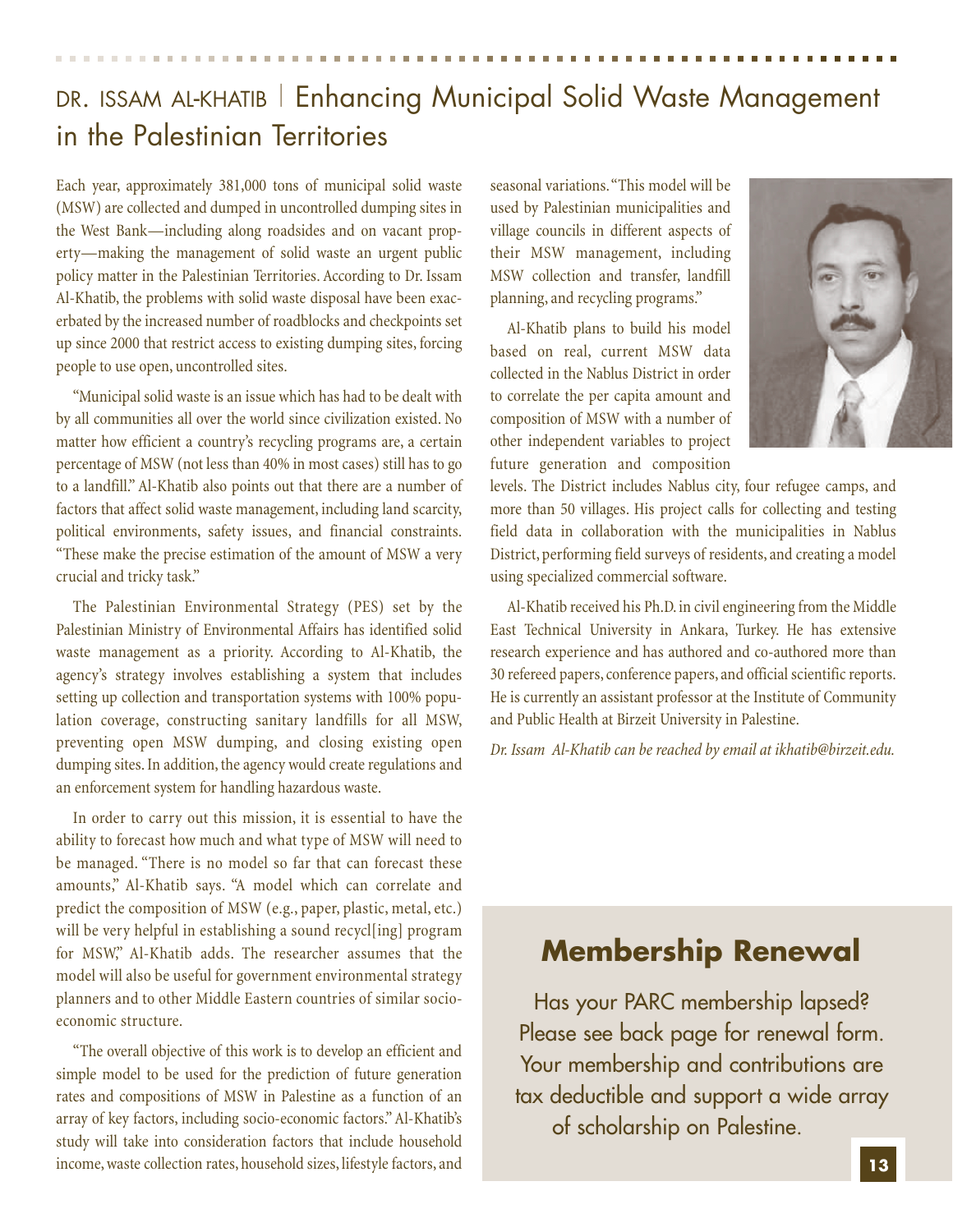# YAMILA HUSSEIN | Palestinian Intellectuals and Educational Discourse

### between 1967 and 1993



The Palestinian pursuit of formal education presents a number of paradoxes, especially in light of the national liberation project. According to Yamila Hussein, Palestinians seeking a formal education have faced negative ramifications in that doing so "further contributed to their dispersal, and official curricula negated their national identity [or] at best, blurred it." How, then, she asks, "does a dispersed society in search of a state address such highly contradictory expectations of education?"

Through her research, Hussein will use discourse analysis to understand the manner in which the public communication of Palestinian intellectuals about the subject of education was affected by how and by whom it was delivered. In particular, she focuses on materials written between 1967 and 1993 as "sites of contestation where the purposes of education were defined, negotiated, and redefined." She chose this time period, as it was a time when Palestinians had no state or national government per se and little control over their educational policies. She defines her research interests as being focused on "the ways intellectuals embedded educational discourse in secular national aspirations. In other words, how did they envision that education would contribute to the national project?"

Hussein's early research indicates there was some agreement on the importance of education relative to goals of nationhood, although on "how education would contribute to national independence, there was less clarity." For the purposes of her study, Hussein will investigate the following:

- 1. How educational purposes, problems, and solutions were defined by Palestinian intellectuals during this time period.
- 2. Who participated in the intellectual debates.
- 3. How intellectuals defined the relationship between their goals for statehood and education.

With Palestinian intellectuals gaining influence after the 1967 war, Hussein believes that their contributions created a unique "Palestinian voice" that "attended to the questions, potentials, and

challenges of education and attempted to address and accommodate the common goals but different realities of the isolated Palestinian communities." Without the power to take action or affect policies, Hussein views these intellectuals as having "the power of language, through the written text, [which] shaped the public discourse which defined the purposes of education linked to national liberation."

Hussein will perform an in-depth critical analysis of published Palestinian academic texts centered on education during the 25 years between the 1967 war and the formation of the Palestinian Authority in 1994. She articulates her aim as "to examine these writings not as sources of information, but as sites of contestation,"by understanding the interrelationship among the "what,""how,"and "by whom"factors. In order to present differing viewpoints that contributed to the social discourse on education, Hussein will use articles written by Palestinian scholars and professionals published in academic journals and periodicals. The articles will be focused on Palestinian education as a main topic, and may be in Arabic or English.

One outcome of her research will be a matrix that identifies various positions on education and how they changed over time. She envisions the data arranged in a template according to four themes: purposes, problems, solutions, and national project. The articles will then be coded and organized in such a way as to elucidate major themes and how they were debated and evolved over time. In addition, Hussein will examine the authorship of each article and how certain factors, such as gender, socio-economic status, and education may have influenced the positions the authors held.

Ultimately, Hussein seeks "to develop a theory on the relationship between education and the national project."To do so, she must understand the evolution of ideas about education and its relationship with the Palestinian goal of nationhood during this period. "This will contribute to the development of a historical framework for Palestinian education from the perspective of Palestinian actors. Such a framework will inform current debates within Palestinian society around how best to utilize education to support the type of society and state to which [Palestinians] aspire."

Hussein received her undergraduate degree from Al-Quds University in Jerusalem, and her master's in community and popular education from Harvard University, where she is currently a doctoral candidate in education.

*Yamila Hussein can be reached by email at husseiya@gse.harvard.edu.*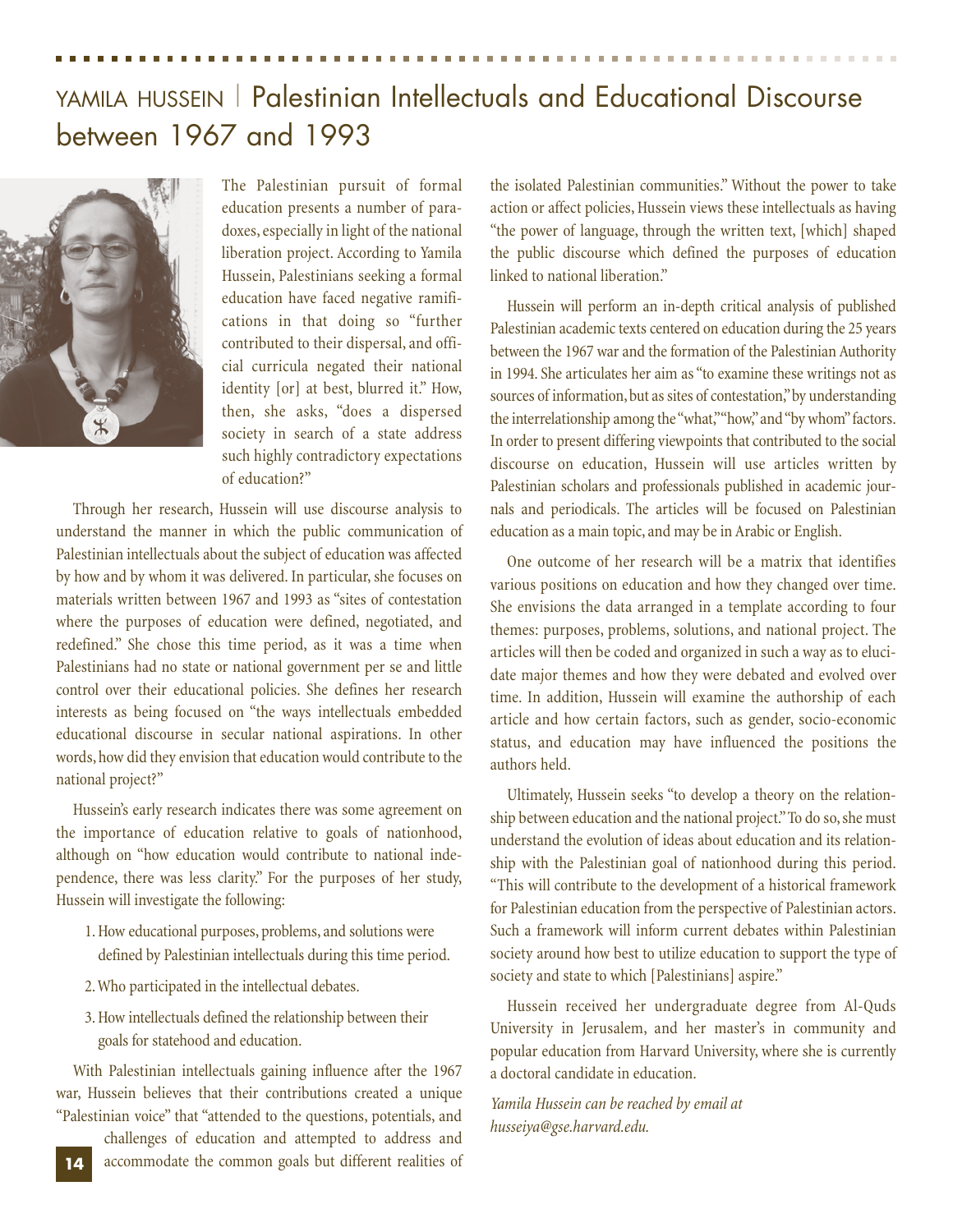### GHADA AL MADBOUH | Bound Together by Their Limitations and Shared Identity

Palestinians had their first democratic presidential election in 1996.In the 2005 elections, Mahmoud Abbas succeeded Yassir Arafat. In the course of the Oslo process and more recently the second Intifada, new groups, with different ideologies, have entered the Palestinian political arena. Despite ideological differences, there have been instances of cooperation during the second Intifada among the "Islamist" Hamas, the "leftist" Popular Front for the Liberation of Palestine (PFLP), and the young generation of Fatah, which has a joint secular and Islamist orientation. In addition, new groups have emerged, such as:

- Al-Aqsa Martyrs Brigade (the military wing of Fatah)
- The independent Islamic group, Popular Resistance Committee (affiliated with Fatah)
- Saraaya Al-Quds (the military wing of Islamic Jihad)
- Abu Ali Mustafa Brigade (the military wing of PFLP)

These different actors have engaged in limited joint political activities, such as talks, strikes, protests, and military actions.

Instances of cooperation have occurred among different actors and parties, among which there are no specific strategic partners in the Palestinian national movement. These instances include, for example, the local committees' election that took place on 16 December 2005, when Fatah and PFLP formed a coalition and entered local elections with joint lists of candidates, especially in big cities like Ramallah, hoping to offset any victory by the Islamist Hamas. The election was followed by the claim, a day later, by Saraaya Al-Quds and Al-Aqsa Martyrs Brigades of joint responsibility for an attack in Southern Hebron Hills.

However, lasting cooperation has not yet been achieved and ideological divides still exist with respect to the main principles and values of each party. Still, understanding the relationship among the different political actors in the Palestinian political arena might indicate how political actors perceive each other as well as how they are moving toward greater toleration by means of mutual recognition. This knowledge might also shed light on our understanding of the quality of Palestinian pluralism and democracy.

In her research, AlMadbouh will explore instances in which various political actors with ideological disagreement cooperate. She will focus especially on what drives the cooperation as well as whether such cooperation might lead to strategic ideological or other types of alliances.

The literature on democratization, social movements, and Islamic activism points to the cooperation among divergent actors, and, above all, to cooperation among moderates and radicals. It also shows how the dynamics of interaction develop between the government and moderates as well as radicals during democratization. AlMadbouh's research endeavors to disaggregate groups such as Islamists, leftists, and Fatah beyond the radicalmoderate ideological dichotomy. In addition, in order to understand crossideological cooperation, the role of ideology and how it shifts will be explored. Cross-ideological cooperation will be examined both as a short-term objective and as a long-term strategy.



That is, cooperation might be instant, working to satisfy certain immediate and practical goals, or it might reflect an ideological shift that leads to long term alliances.

Relational perspective is a promising one for studying cooperation through identifying causal mechanisms and processes that lead to cooperation. The main idea is to identify important features of episodes and to explain how they work by focusing on robust mechanisms within these episodes. AlMadbouh seeks to uncover the recurrent links between the mechanisms that constitute complex processes. Using the above perspective, this research should generate hypotheses about cross-ideological cooperation. Also it will provide a deeper understanding of the Palestinian national movement as well as the relationships of the main activists and the potential for pluralism.

AlMadbouh's study will utilize a case study approach. In order to illuminate observations about cross-ideological cooperation, she will conduct in-depth interviews with participants in cross-ideological cooperation and decision-makers, especially leaders of political parties, influential activists, independent political characters, and academics.

AlMadbouh completed her undergraduate degree in commerce and political science at Birzeit University in Ramallah and holds a master's degree in political science and international relations from the University of Maryland, where she is currently a doctoral student in the department of government and politics.

#### *Ghada AlMadbouh may be reached by email at galmadbouh@gvpt.umd.edu.*

(**Editor's Note:** The profile published here reflects revisions and corrections to one inadvertently published in the Spring 2006 Newsletter.)